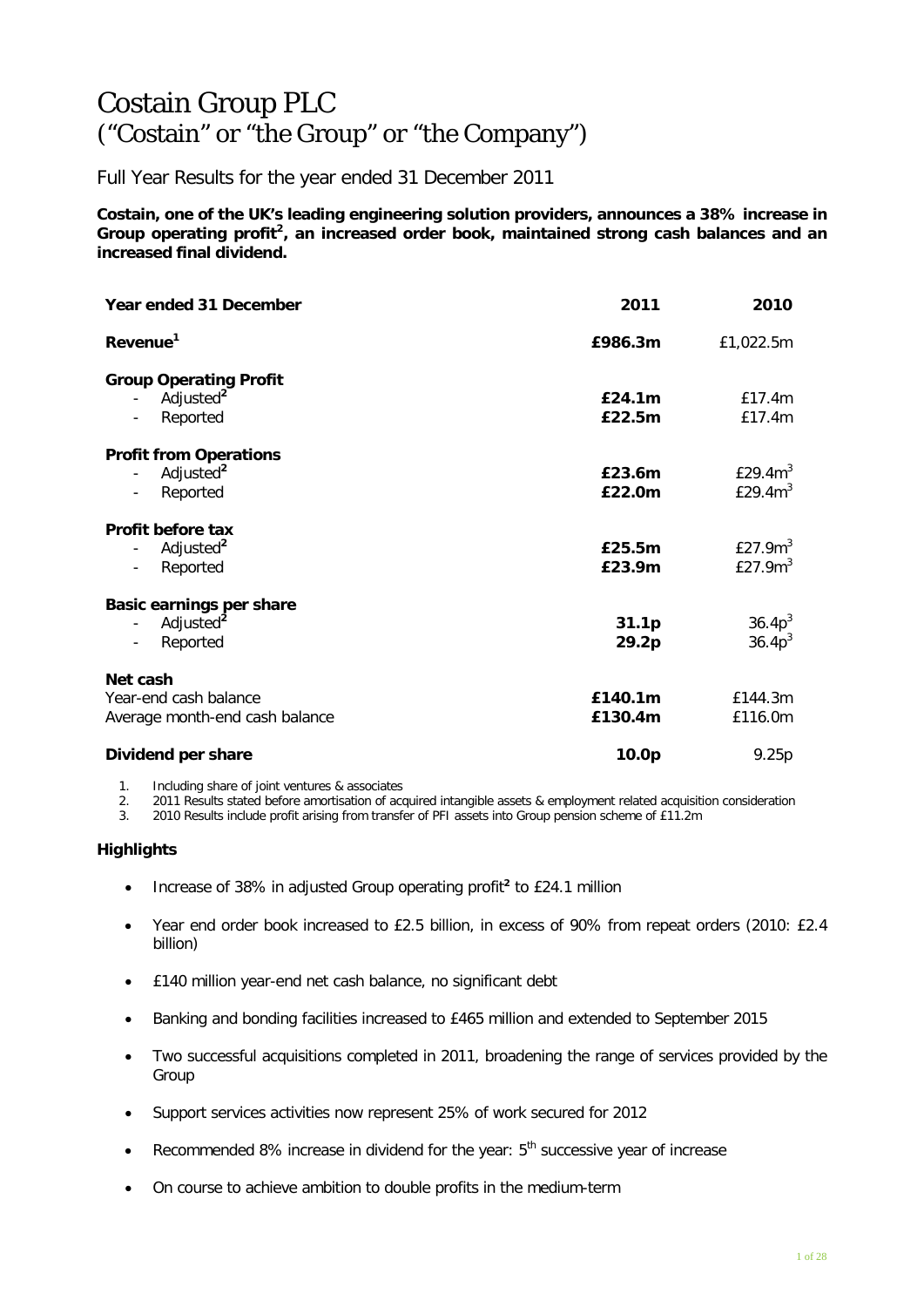**David Allvey, Chairman, commented:**

"Costain delivered another strong performance in 2011, with operating profit up substantially and an increased order book.

"The Group has been successful in targeting those blue chip customers who are spending billions of pounds per annum on essential capital projects and ongoing maintenance of essential, nationally strategic assets. This provides a major opportunity to grow the business further.

"We are transforming Costain into a broad-based Tier-One engineering solutions provider, aligned with structural market changes. Winning projects such as the complex £400 million London Bridge redevelopment is testimony to that. Meanwhile, our strong cash position, robust balance sheet and increased banking and bonding facilities provide us with the resources to grow the business by acquisition as well as organically.

"Our confidence in Costain's future, and in achieving our ambition of doubling profit over the medium-term, is reflected in the Board's recommendation to increase the final dividend for the fifth successive year."

**7 March 2012**

**Costain Tel: 01628 842 444**

Andrew Wyllie, Chief Executive Tony Bickerstaff, Finance Director Graham Read, Communications Director

# **College Hill Tel: 020 7457 2020**

**Enquiries:**

Mark Garraway Helen Tarbet

**A brief 2011 results presentation video featuring Costain's Chairman David Allvey, Chief Executive Andrew Wyllie and Finance Director Tony Bickerstaff is available at [www.costain.com](http://www.costain.com/)**

## **Notes to Editors**

Costain is one of the UK's leading UK engineering solutions providers, with a portfolio spanning more than 140 years of innovation and technical excellence. The Group's core business segments are in Infrastructure (Highways, Rail and Airports), Environment (Water and Waste) and Energy & Process (Hydrocarbons & Chemicals, Nuclear process and Power).

The Group's "Choosing Costain" strategy involves focusing on blue chip customers in chosen sectors whose major spending plans are underpinned by strategic national needs, regulatory commitments or essential maintenance requirements.

Costain has worked on a number of high profile infrastructure projects in the UK, including the St Pancras railway station and the Channel Tunnel Rail Link. The Group's current major projects include the municipal waste treatment infrastructure for the Greater Manchester Waste Disposal Authority, EVAP D at Sellafield, one of the largest nuclear projects in the UK, and the Network Rail contract for the redevelopment of London Bridge Station.

For further information please visit the company website: [www.costain.com](http://www.poseidonplc.com/)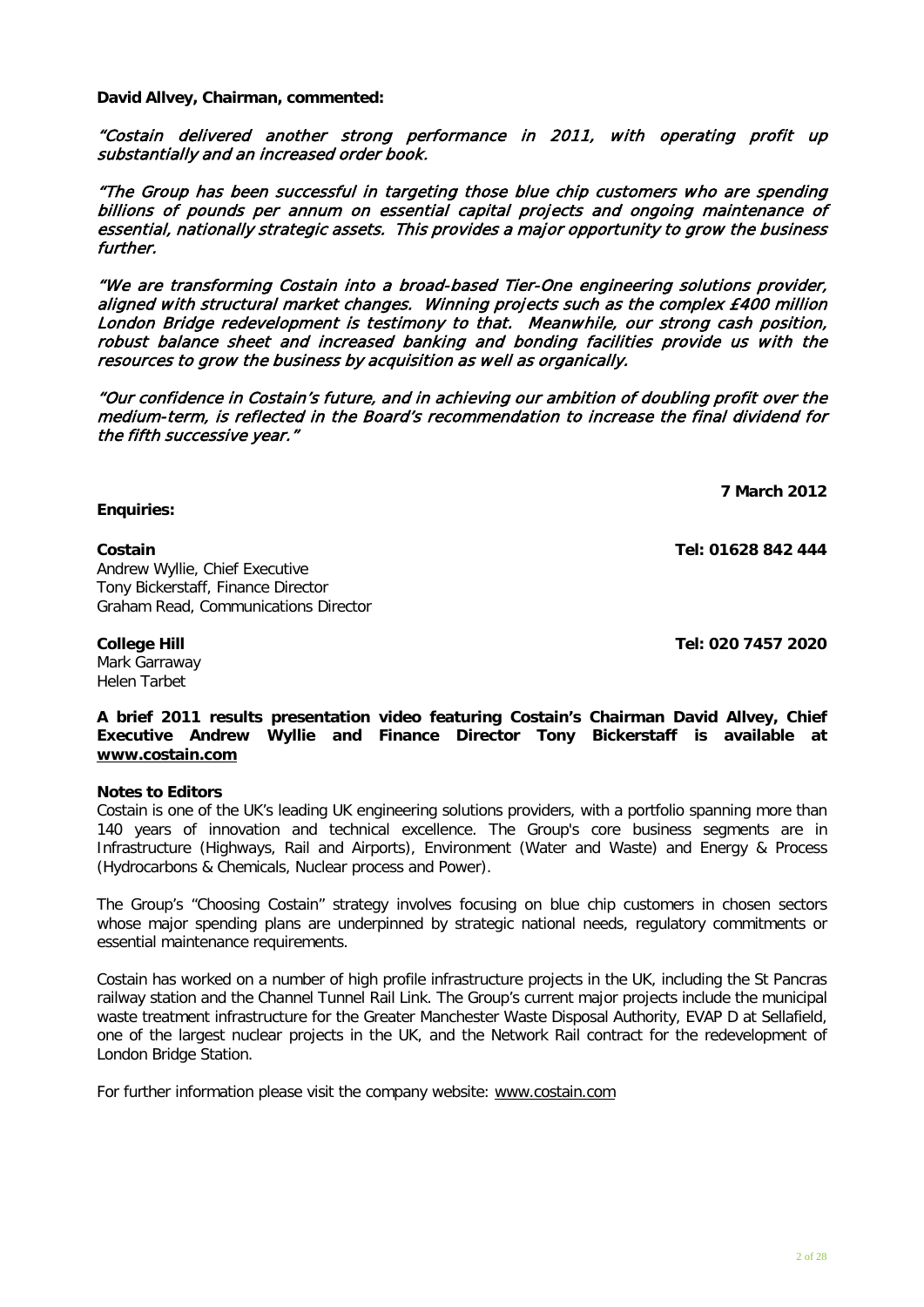#### **CHAIRMAN'S STATEMENT**

#### **Overview & Results**

Costain delivered another strong performance in 2011, in line with the Board's expectations.

It is particularly pleasing to report a substantial increase in operating profit and an increase in our order book, the result of a deliberate and ongoing focus on those UK market sectors where there is and will continue to be significant private and public investment to meet critical national needs.

The year also saw Costain pursuing its twin strategic objectives of growing by acquisition, as well as organically, and broadening its range of services to include a greater proportion of support service activities as we continued to build on our position as a leading Tier-One engineering solutions provider.

Revenue, including the Group's share of joint ventures and associates, for the year was £986.3 million (2010: £1,022.5 million). Our focus is on higher margin work and consequently, Group operating profit, before other items, was £24.1 million (2010: £17.4 million), an increase of 38%. Profit before tax and other items was £25.5 million (2010: £27.9 million), with the prior year having benefitted from a profit of £11.2 million realised on the transfer of the Group's interest in a portfolio of six PFI investments into The Costain Pension Scheme.

#### **Strategic Delivery**

Costain secured a number of major, nationally strategic contracts during the year. A highlight was the award of the 5-year £400 million contract by Network Rail for the redevelopment of London Bridge Station, notable not just for the scale and scope of the contract, but also that it was awarded in recognition of Costain's proven ability to manage such complex projects on its own.

As a result, the Group's year-end order book increased to £2.5 billion, including over £650 million of work already secured for 2012. In excess of 90% of our order book is from repeat orders and support services activities now represent 25% of the work secured for 2012. Further contract awards and extensions since the year-end has increased the level of revenue secured for 2012 to over £750m.

Whilst the continuing uncertain macro-economic environment is impacting the UK market as a whole with total volumes reduced, extended procurement periods and a variation of activity levels across regions, our strategy of targeting customers with committed long-term capital and operational spending plans has enabled us to pursue and win work less affected by the downturn. Moreover, we believe that our target customers will continue to commit substantial expenditure over the medium to long term, providing Costain with significant opportunity to grow.

To achieve that growth we must also continue to diversify and broaden the range of services we offer. Our 'Choosing Costain' strategy was developed and is being implemented in line with major structural market changes as our customers increasingly seek suppliers who can offer both an innovative costeffective approach and provide a broad, end-to-end service across the life cycle of an asset. The ongoing drive, both organically and by acquisition, to broaden our services across engineering consultancy, construction, and operations and maintenance will remain a key priority in 2012.

Potential acquisitions must meet a range of strict criteria, including strategic rationale and shareholder value enhancement. During the year, we were pleased to announce the acquisitions of ClerkMaxwell, a front-end engineering and operations support services provider operating in the upstream oil & gas sector, and Promanex, an industrial support services business providing facilities management, installation, repair and maintenance and general asset management. Both companies have been successfully integrated, are operating in line with our expectations, and provide Costain with a broader range of services to offer its customers.

With a £140 million net cash balance and no significant debt and with banking and bonding facilities increased to £465 million, and extended to September 2015, the Group is in a very strong position to deliver on its strategy.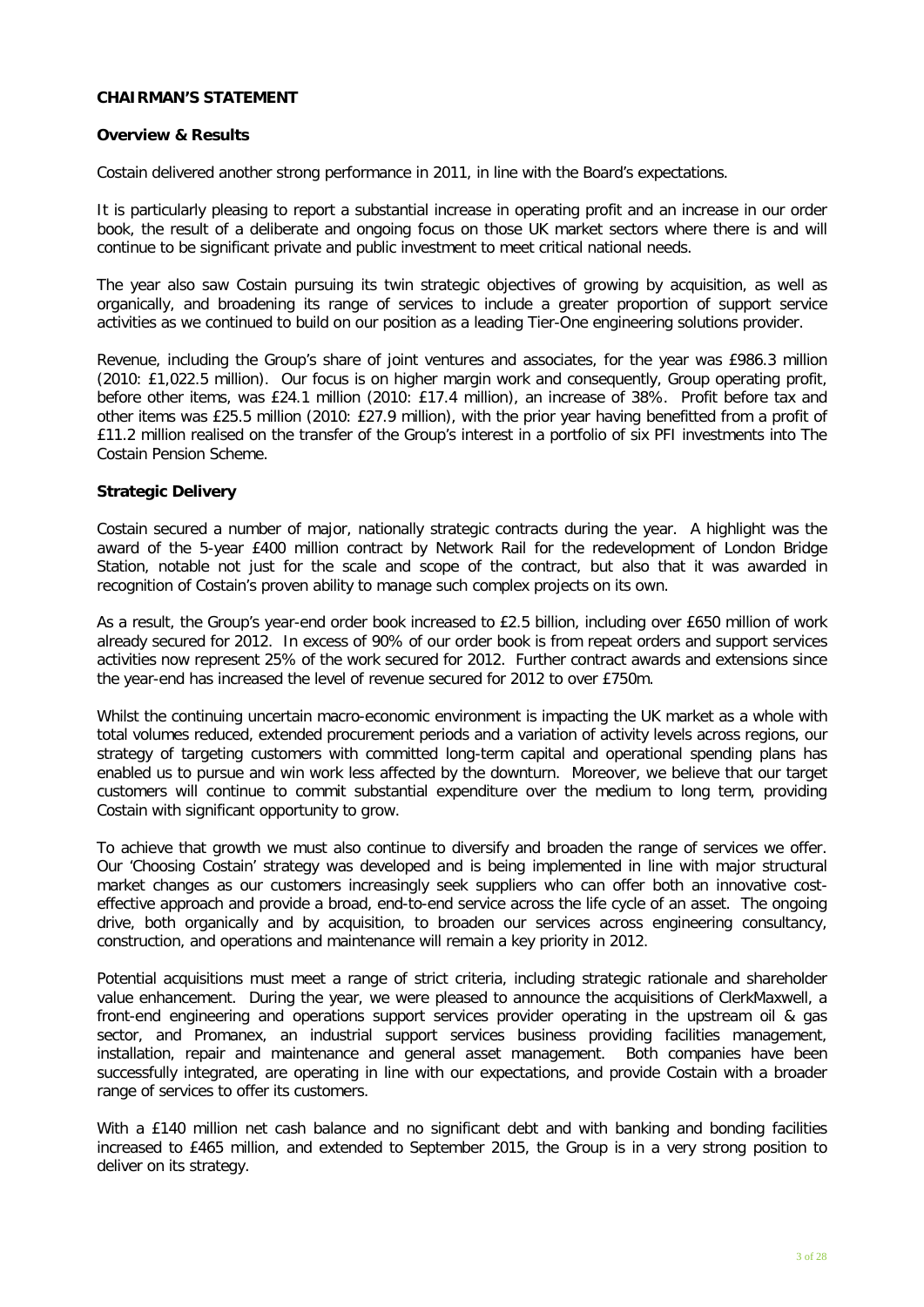# **Dividend**

Reflecting another successful year and our continuing confidence in the long-term prospects for the Group, the Board is recommending an 8% increase in the final dividend, the fifth successive year of increase. If the 6.75 pence per share (2010: 6.25 pence) final dividend is approved at the forthcoming Annual General Meeting, then it will be paid on 25 May 2012 to shareholders on the register as at the close of business on 20 April 2012. This would bring the total for the full year to 10.0 pence per share (2010: 9.25 pence), an increase of 8% over the prior year.

#### **Staff**

The year would not have been a success, nor would we be as confident for the future, without the people we have at Costain. On behalf of the whole Board, I would like to express our gratitude to all our colleagues and place on record our recognition and appreciation of their commitment to the business.

#### **Group Pension Scheme**

At the year end, the Group's pension scheme deficit in accordance with IAS 19, net of deferred tax, was £39.7 million (2010: £28.9 million), the increase is primarily as a result of a reduction in the discount rate, based on corporate bond yields, used to calculate the liabilities. We have in place a deficit recovery plan based on the latest actuarial position as at 31 March 2010, agreed with the Pension Scheme Trustee, expected to eliminate the deficit over a period of less than ten years.

Since the year-end, the Group has made a further transfer of two PFI investments into the scheme at an agreed value of £20.3 million. Furthermore, the Group has instigated a liability risk management exercise and is in the process of issuing Enhanced Transfer Value and Pension Increase Exchange offers to the members of The Costain Pension Scheme. Together, the above actions are estimated to reduce the pension deficit by approximately £16 million, with an associated potential reduction in annual deficit contributions, following the next triennial actuarial valuation of The Costain Pension Scheme which is due as at 31 March 2013. Full details of these measures are contained in the Finance Director's Review.

#### **Summary & Outlook**

Costain delivered another strong performance in 2011, with operating profit up substantially and an increased order book.

The Group has been successful in targeting those blue chip customers who are spending billions of pounds per annum on essential capital projects and ongoing maintenance of essential, nationally strategic assets. This provides a major opportunity to grow the business further.

We are transforming Costain into a broad-based Tier-One engineering solutions provider, aligned with structural market changes. Winning projects such as the complex £400 million London Bridge redevelopment is testimony to that. Meanwhile, our strong cash position, robust balance sheet and increased banking and bonding facilities provide us with the resources to grow the business by acquisition as well as organically.

Our confidence in Costain's future, and in achieving our ambition of doubling profit over the mediumterm, is reflected in the Board's recommendation to increase the final dividend for the fifth successive year.

## **David Allvey, Chairman**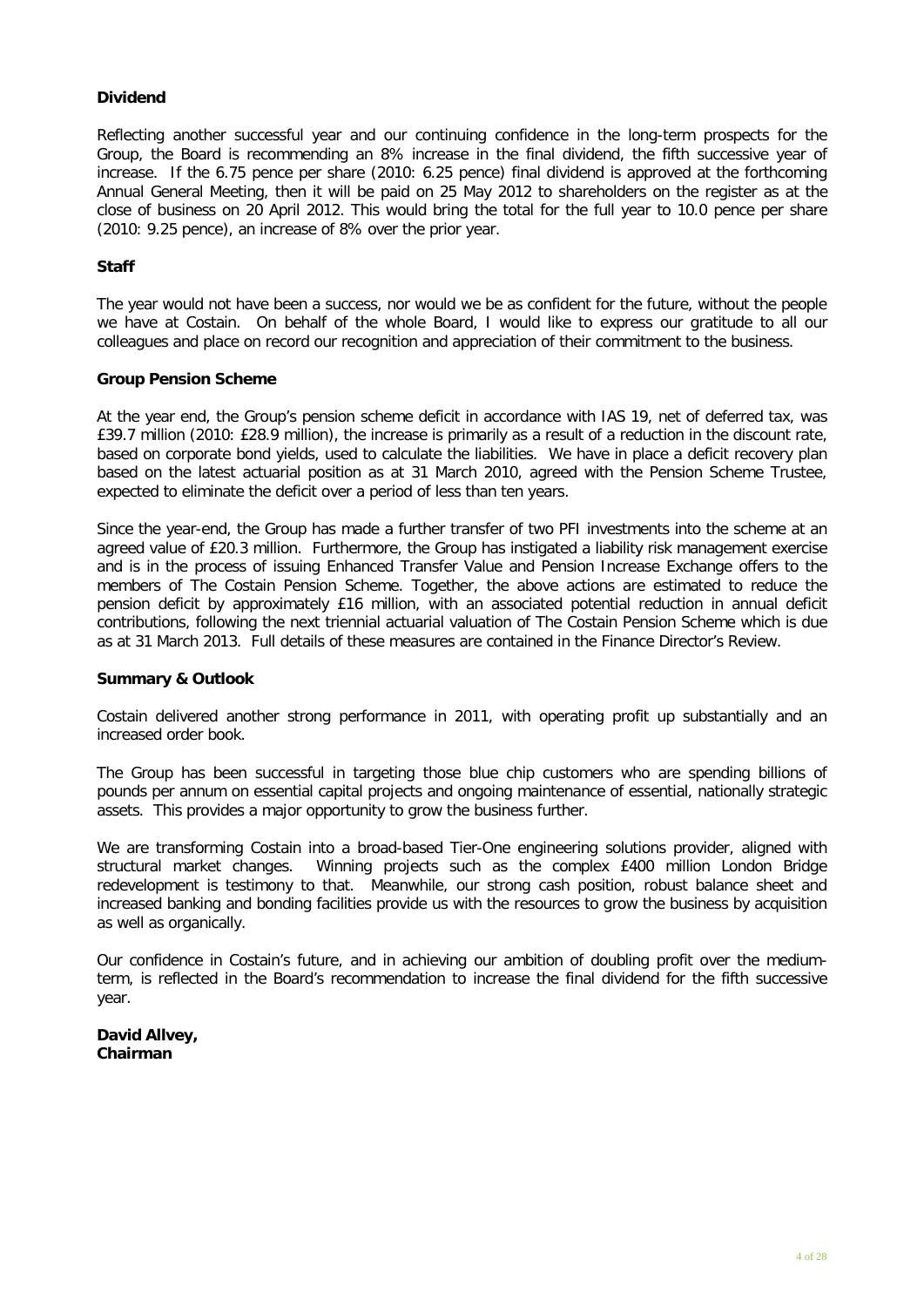# **CHIEF EXECUTIVE'S REVIEW**

#### **Strategy delivering results**

Costain has delivered another strong performance. An increase of 38% in operating profit, an increase in the size of the order book and an increase in the recommended final dividend are testimony to the success of our strategy and its implementation.

The UK faces unprecedented challenges, including the impact of a rapidly growing population, climate change, and the need to ensure a secure, sustainable and balanced portfolio of energy sources. An ageing and increasingly obsolete infrastructure means that there is a clear and recognised national need for strategic investment.

Alongside this imperative is the reality of the global macro-economic environment and the impact it is having on the prioritisation of spending plans.

We have therefore maintained a focus on targeting and working with blue chip customers in sectors whose spending activity is underpinned by strategic national needs, regulatory commitments or essential maintenance requirements. Our target customers are spending billions of pounds per annum on capital, operations and maintenance contracts. In its 2011 Autumn Statement, the UK Government identified an increase in infrastructure investment, and has recently announced the go-ahead for the second highspeed rail link. Notwithstanding this welcome increase in commitment from the public sector, by far the majority of future spending is expected to continue to come from the private sector.

The Board continues to believe that, over the next decade, such expenditure will be primarily in the critical areas of transport, energy, water and waste, where national needs are being addressed. These areas provide a strong and sustainable pipeline of future investment to ensure energy security, the provision of a sustainable water supply, and creating key transport infrastructure capable of supporting vital economic growth.

We are continuing to transform the Group through the implementation of our 'Choosing Costain' strategy and are reinforcing our position as one of the UK's top Tier One engineering solutions providers, with wellestablished positions in sectors such as highways, water and rail.

We are developing the skills, capabilities and service offering necessary to meet the changing needs of our major customers. They are increasingly expecting Tier One suppliers to provide broad and bespoke solutions to their specific requirements by delivering an innovative service across engineering consultancy, construction, and operations and maintenance, through larger and longer-term bundled contracts.

These skills enable us to engineer solutions to meet some of the country's most complex and pressing national needs. For example, Costain is delivering the largest waste PFI project in Europe, the largest nuclear decommissioning project in the UK and is the leading service provider to the Highways Agency.

In addition to the organic development of those skills within Costain, for the first time in over 20 years Costain augmented the implementation of its strategy through the acquisition of two businesses, ClerkMaxwell, an upstream oil and gas consultancy, and Promanex, an industrial support services business. Both businesses have been integrated successfully and are performing well and in line with our expectations.

ClerkMaxwell provides Costain with a full hydrocarbons value chain capability from upstream oil & gas, gas processing, LNG, gas storage through to downstream, and provides the Group with access to a larger and broader customer base in the oil and gas sector.

Promanex's customer base includes such blue chip companies as Conoco Phillips, EDF, E.ON, Magnox, RWE, Scottish and Southern Energy, Siemens and Total, a number of which are existing Costain customers.

Consequently, the services we can offer to our customers, and the composition of our earnings, are being transformed as we broaden the business through the implementation of our strategy. Currently 25% of our 2012 order book now comes from support services activities and we expect this to continue to grow.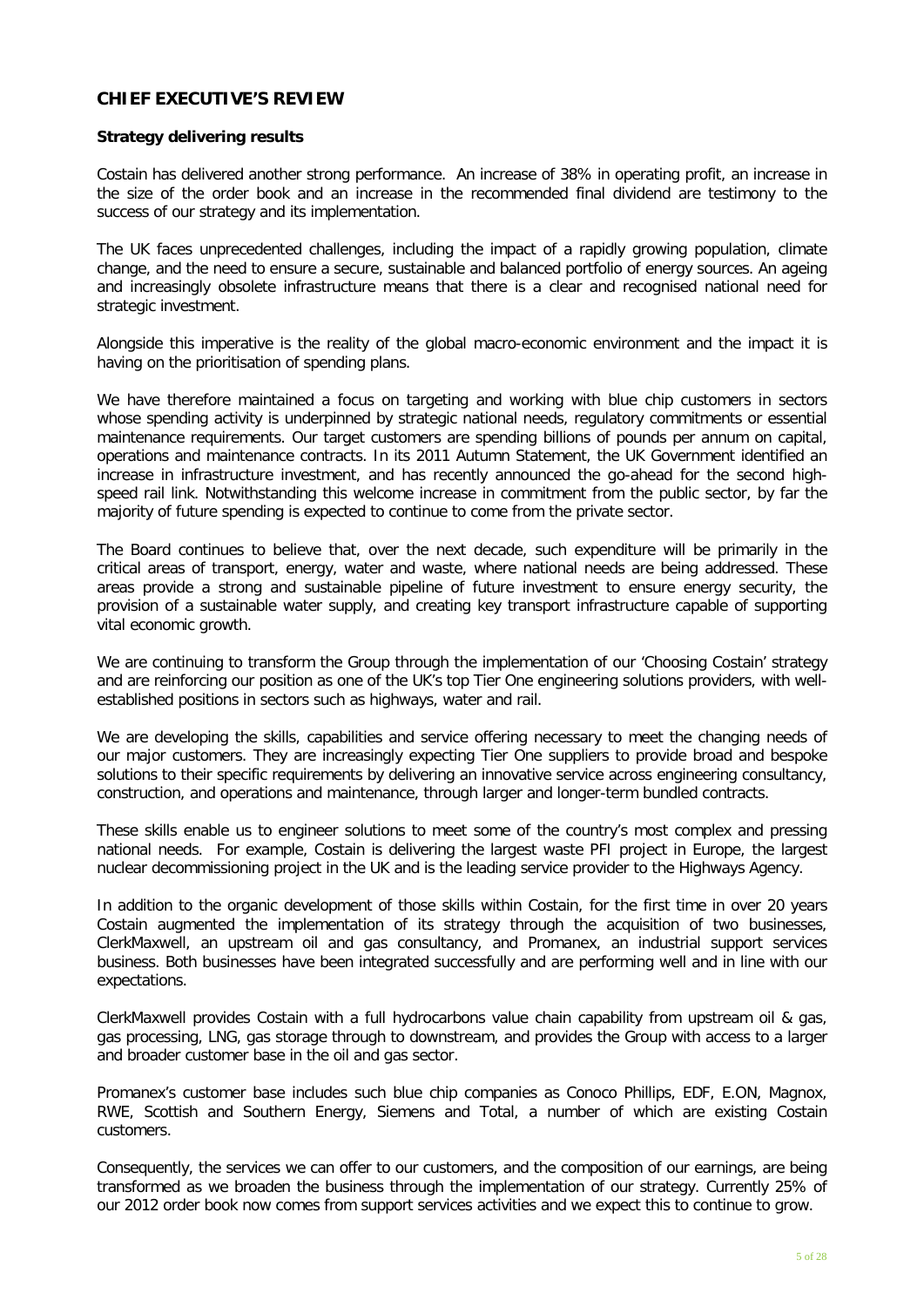Core to our transformation and our value proposition to customers is our 'Costain Cares' initiative which places responsible, effective and collaborative stakeholder relationships at the core of everything that we do. This ranges from taking a unique and innovative approach to finding solutions for each individual client requirement, to wider initiatives such as our school leavers' apprentice scheme or our participation in an ex-offenders' programme. As well as having a beneficial effect on our corporate culture, these factors differentiate us from our peer group, are an increasingly important factor in our stakeholders' selection processes, and have directly contributed to the award of our largest contracts this year.

#### **Increased order book providing long term earnings visibility**

Costain's strategy is to focus on securing longer term and higher margin contracts from major blue chip customers; and whilst this approach has led to a decrease in revenue in 2011, our operating profit and quality of earnings have improved significantly.

During the year we secured new contracts and extensions to existing contracts of some £1.1 billion and as a consequence, the Group finished the year with an increased forward order book of £2.5 billion (2010 £2.4 billion), providing good earnings visibility. The order book included in excess of £650m of work secured for 2012 (December 2010: c. £800m secured for 2011), and over £1.8 billion of revenue secured for 2013 and beyond. In addition, we again ended the year with preferred bidder positions on contracts with an aggregate value in excess of £400 million. Further contract awards and extensions since the year-end has increased the level of revenue secured for 2012 to over £750m. These include a £60m three-year maintenance contract for a new customer in the energy sector, a contract we were able to secure as a consequence of the skills acquired following the purchase of Promanex.

We are delighted that major customers continue to re-appoint Costain for their investment plans with the result that repeat orders now account for in excess of 90% of the order book. We were also pleased to secure a number of new customers during the year with the potential for increasing the scope and scale of work we do for them.

The focus on key customers, and the provision of value-adding solutions to complex challenges, has ensured that Costain has maintained a strong pipeline of business development opportunities. During the year we increased our business development and bidding activity to capitalise on these opportunities, resulting in an increase in the order book.

## **Progress in Operations**

The Group has three core divisions: **Environment, Infrastructure** and **Energy & Process**.

The **Environment** division focuses on the water and waste markets as well as the specific requirements of a number of long term customers. Customer spend in this market is underpinned by regulatory and legislative requirements and is expected to grow over the medium and long term.

Revenue (including share of joint ventures and associates) in the division for the year was £375.4 million (2010: £489.8 million), with profit from operations of £17.5 million (2010: £17.2 million including profit of £11.2 million from the transfer of six PFI investments into The Costain Pension Scheme). Underlying operating profits increased very significantly, reflecting strong project delivery performance and the successful close out of a number of legacy issues well within our allowances. The reduction in revenue in this division was fully anticipated and is a consequence of the strategic decision to withdraw from lower margin activities, as well as a slower than anticipated start to the AMP 5 programme of work.

The division finished the year with a forward order book of £0.8 billion (2010 £1.2 billion), the reduction reflecting the completion of a number of historic contracts in the year. With our established positions in water and waste, and the continued broadening of our services portfolio, we look forward with confidence to continued progress in this division.

The **Infrastructure** division, which incorporates activities in the highways, rail, and airports sectors, saw a year of significantly increased investment in business development in order to take advantage of a strong pipeline of opportunities.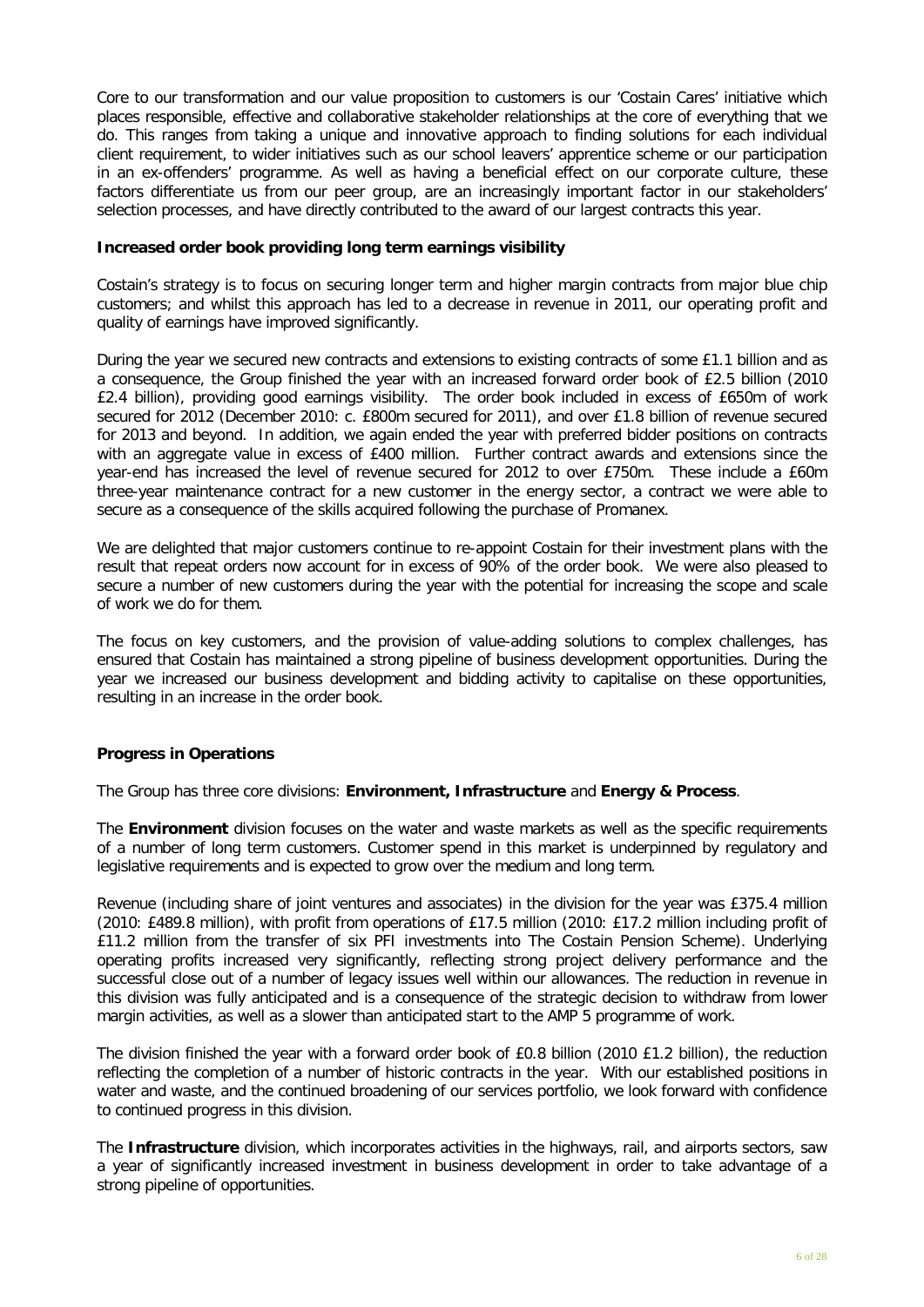Revenue (including share of joint ventures and associates) in the division for the year increased to £466.0 million (2010: £395.3 million) although adjusted profit from operations decreased to £10.2 million (2010: £12.2 million). This short term decrease reflects the costs associated with the higher level of bidding activity, which has resulted in a 36% increase in the order book to £1.5 billion (2010: £1.1 billion), as well as the costs of the Promanex acquisition and additional costs for the completion of a project.

The **Energy & Process** division undertakes work in the hydrocarbons and chemicals, nuclear process and power sectors.

Revenue (including share of joint ventures and associates) in the division for the year increased to £143.4 million (2010: £136.6 million) with adjusted profit from operations of £4.7 million (2010: £8.2 million). Profits were impacted by increased investment in business development, the costs to complete the ClerkMaxwell acquisition and the additional costs required to complete a project in Abu Dhabi. The division's year-end order book has increased to £215 million (2010: £127 million) and we see a number of exciting opportunities for further growth in this division.

Our non-core **Land Development** activity in Spain, which is a joint venture with a subsidiary of Santander Bank, continued to be subject to very difficult market conditions. Revenue was £1.5 million (2010: £0.8 million) and the loss after tax was £2.0 million (2010 £1.8 million). As anticipated, no land sales were completed in the year and land development activity has been scaled back until the market improves and maximum shareholder value can be secured for the assets. Our activities during the year have been focussed on our leisure businesses of golf courses and our 600 berth yacht marina adjacent to Gibraltar.

Further detail on each operating division is contained within the Business & Operational Review.

## **Enhancing our Safety, Health and Environmental performance**

Costain places the highest priority on the effective management of Safety, Health and Environment.

Further progress was made in the year and we again recorded an improved Group Accident Frequency Rate (AFR) reducing from 0.15 to a new record low of 0.11, which continues to compare favourably with our major Tier One peer group.

We received a total of 22 RoSPA Gold safety awards including the prestigious Order of Distinction for our Energy and Process operations recognising 15 consecutive annual Gold awards.

A significant achievement was an external accreditation by the Cambridge Centre for Behavioural Studies for our in-house Costain Behavioural Safety initiative. We are the first company in the UK to achieve this accreditation and it is a unique differentiator for our industry.

However, despite our continuous vigilance and focus on our safety performance, there was a fatal accident involving an employee of a sub-contractor on the Newbury Parkway project. Also, four Costain employees were killed in a fire in an accommodation facility in Abu Dhabi. The cause of the fire, which was in a facility not owned or operated by Costain, is still being investigated by the authorities. Everyone in Costain extends their deepest sympathies to the families of those involved.

We received our first Platinum award following an external assessment by Business in the Community, recognising our proactive commitment to mitigating the environmental and social impacts of our operations.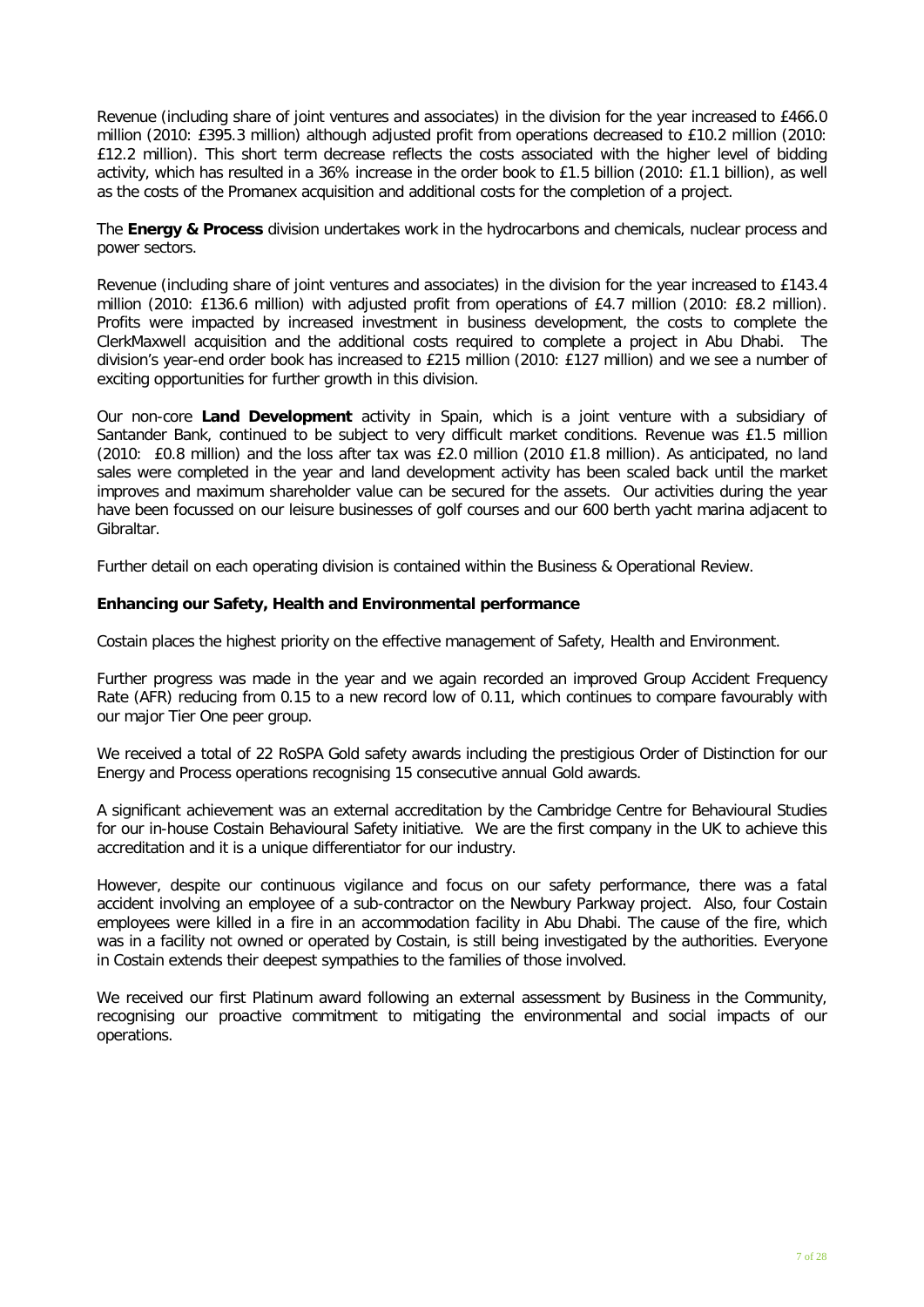## **Developing our team**

A strong business is one that employs and retains good and motivated people.

During the year we increased our training and development programmes across the organisation to ensure that we continue to have the requisite skills and resources. There was a 30% increase in the number of training days which, through improved efficiency, were delivered at a lower total cost than in 2010.

There was also an increase in the number of apprentices across the Group and the introduction of a new graduate development programme.

Tracey Wood became Group Company Secretary on 1 June 2011, following the retirement of Clive Franks after 30 years of service with Costain. Tracey continues to be responsible for HR and legal matters on the Executive Board, whilst Fiona Ware has been appointed as the new Group HR Director reporting to Tracey.

#### **Summary**

Costain has delivered another strong performance.

The implementation of our 'Choosing Costain' strategy continues to transform the Group, as we develop or acquire the skills and capabilities to reinforce our position as one of the UK's leading Tier One engineering solutions providers.

Looking ahead, whilst mindful of economic conditions, we see significant opportunity for the continued successful implementation of our strategy which, in turn, will lead to the delivery of the Board's ambition of doubling profit over the medium term.

I look forward to reporting on further progress during the year.

**ANDREW WYLLIE Chief Executive**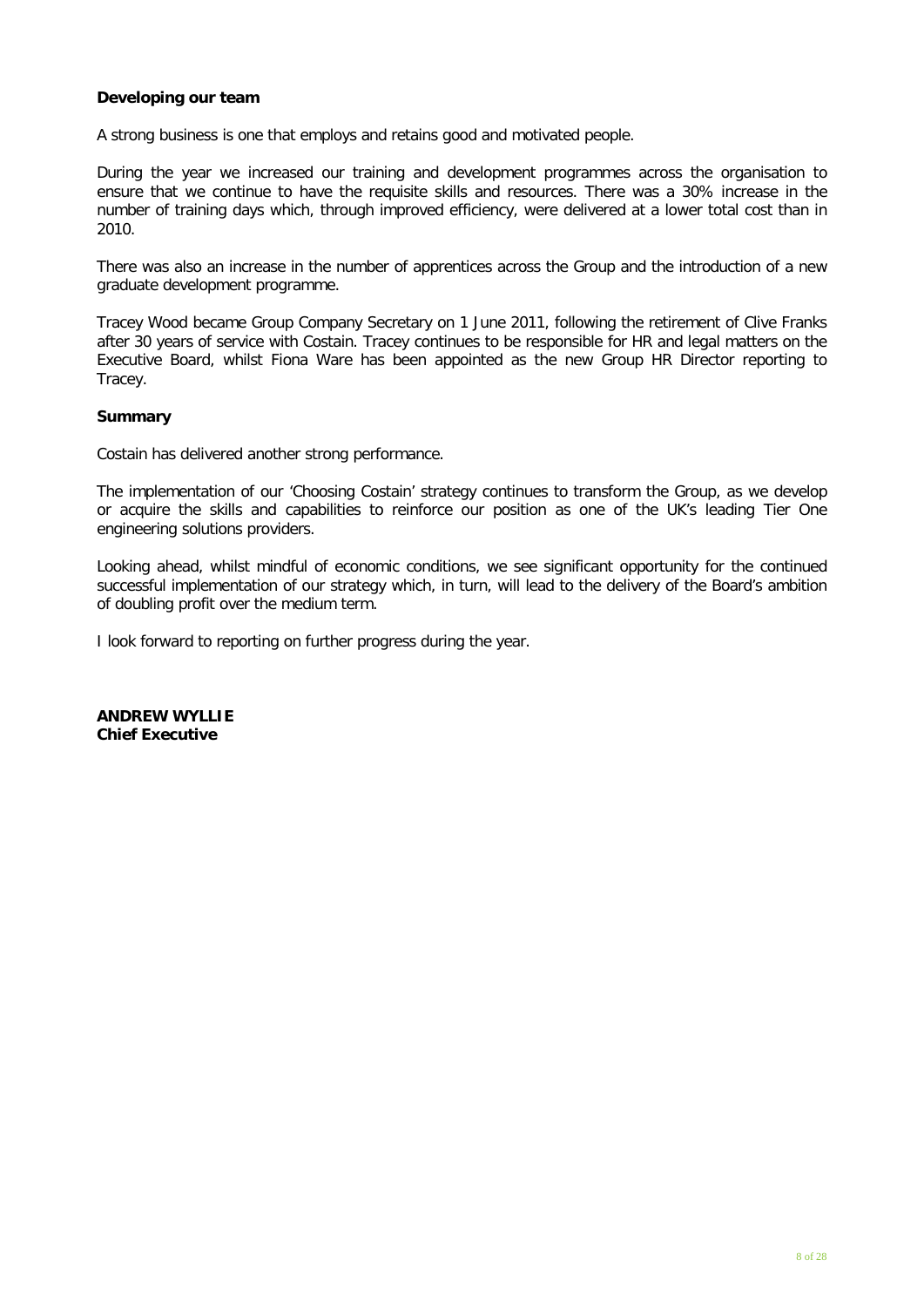# **FINANCE DIRECTOR'S REVIEW**

#### **Results**

Costain further strengthened its financial position during the year. Our stakeholders require us to be able to demonstrate a strong financial covenant, given our strategic focus on major customers and their increasingly large and longer-term contracts.

Operating profit, before other items, for the year increased by 38% to £24.1 million (2010: £17.4 million).

Profit from operations, before other items, for the year was £23.6 million (2010: £29.4 million).

The other items referred to above relate to the two acquisitions completed during the year and are the amortisation of acquired intangible assets of £0.9 million (2010: Nil) and employment related acquisition consideration of £0.7 million (2010: Nil).

Profit before tax for the year ended 31 December 2011 was £23.9 million (2010: £27.9 million) on revenue (including the Group's share of joint ventures and associates) of £986.3 million (2010: £1,022.5 million).

Basic earnings per share amounted to 29.2 pence (2010: 36.4 pence per share).

In 2010, a profit of £11.2 million was realised on the transfer of the Group's interest in a portfolio of six PFI investments into The Costain Pension Scheme at an agreed valuation of £22.0 million.

The order book increased during the year to £2.5 billion (2010: £2.4 billion), as the Group secured a number of new contracts and extensions including the London Bridge station redevelopment for Network Rail, AMP5 contracts for Northumbrian Water and Severn Trent, Evap D at Sellafield, Centrica Easington gas plant upgrade, A465 road upgrade for the Welsh Government and the Paddington and Bond Street Crossrail redevelopment projects.

## **Acquisitions**

In line with our strategy to expand the services offered to customers, the Group made two acquisitions during 2011.

In April, the Group purchased ClerkMaxwell, an Aberdeen based upstream oil and gas engineering company. Initial cash consideration was £3.2 million. Deferred cash consideration payments, based on a percentage of the notional future value of ClerkMaxwell on the basis of an 8.0x multiple of EBITDA ("Notional Future Value"), may also be payable shortly after completion of the financial years ending 31 December 2012, 2013 and 2014. The total percentage of Notional Future Value payable over the three years ending 31 December 2014 is 49% and an element is linked to continued employment.

In August, Costain acquired Promanex, an industrial support services business providing facilities management, installation, repair and maintenance and general asset management in a number of high growth markets such as power, petrochemicals and nuclear. The consideration for the acquisition, together with management retention payments, was £16.2 million. In addition, the business was acquired with normalised net debt of £2.4 million.

#### **Interest**

Net finance income amounted to £1.9 million (2010: £1.5 million expense).

Net interest income from bank deposits and other loans and receivables amounted to £0.1 million (2010: £0.1 million). In addition, the net finance income included the difference between the expected return on the pension scheme's assets of £32.3 million (2010: £29.7 million) and the interest cost on the present value of the pension scheme's liabilities of £30.5 million (2010: £31.3 million) being a net income of £1.8 million (2010: £1.6 million expense).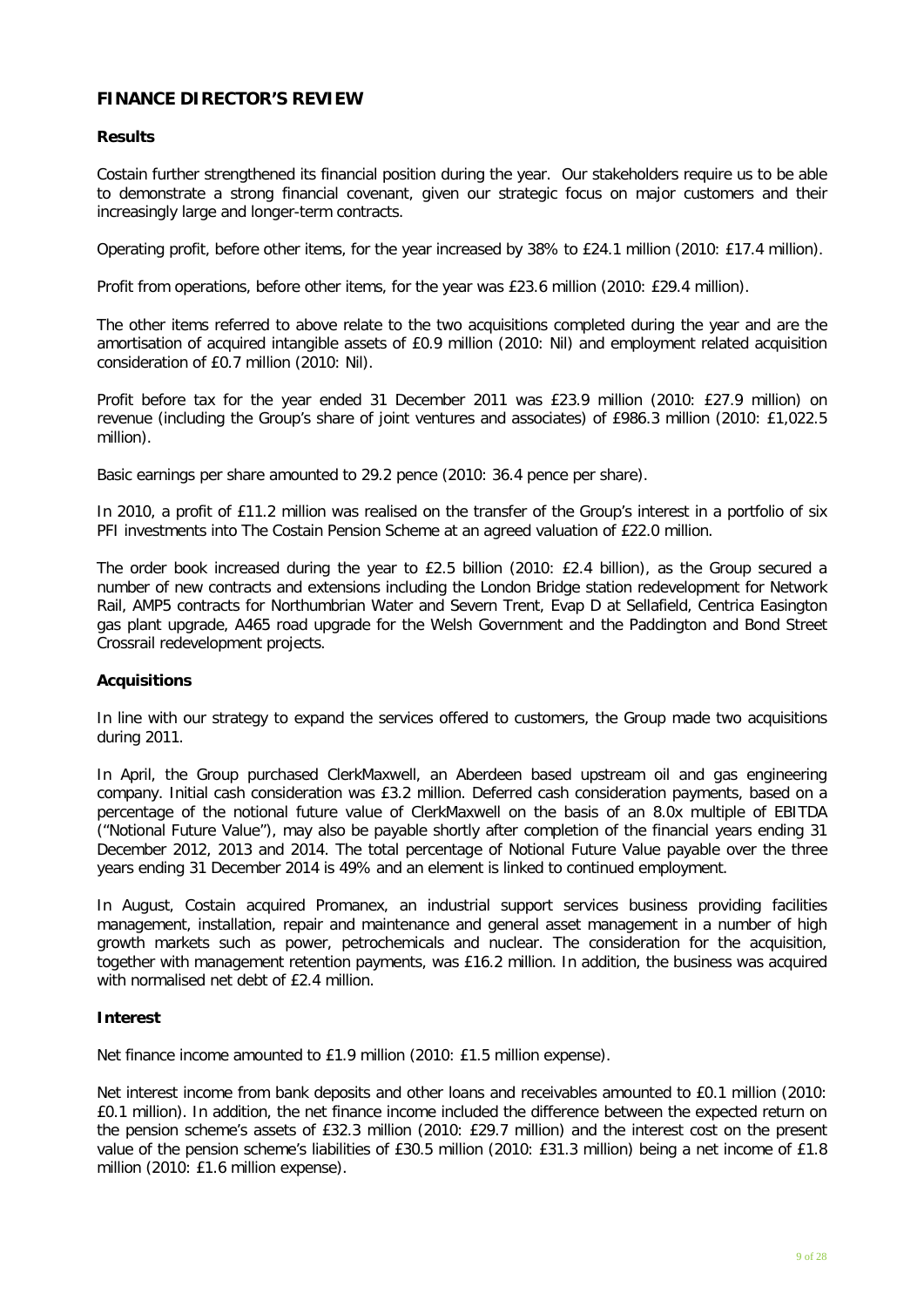In accordance with IAS19 the pension scheme deficit position is reassessed as at  $31<sup>st</sup>$  December 2011. As a consequence of the accounting reassessment the net pension interest is expected to be an interest expense in 2012 due to the change in the market conditions.

#### **Tax**

The Group's effective rate of tax was 21.8% of profit before tax (2010: 17.2% which included an element of tax relief on the PFI asset transfer into The Costain Pension Scheme). There were benefits during the year arising from Research & Development tax relief claims, pension contributions incurred in 2010 but tax deductible in 2011 and a decrease in brought forward temporary timing differences, being the utilisation of capital allowances, taxed provisions and tax losses.

# **Dividend**

The Board has recommended a final dividend for the year of 6.75 pence per share (2010: 6.25 pence per share) to bring the total for the year to 10.0 pence per share (2010: 9.25 pence per share), an increase of 8%.

As in previous years, the Group will make an additional cash contribution to the pension scheme equal to the amount of dividend paid to shareholders.

# **Shareholders' Equity**

Shareholders' equity reduced in the year to £30.8 million (2010: £37.6 million). The profit for the year amounted to £18.7 million and other comprehensive expense to £22.6 million. The movements are detailed in the consolidated statements of comprehensive income and expense and changes in equity in the financial statements. The most significant element was the increase in the Group's pension scheme deficit.

## **Pensions**

As at 31 December 2011, the Group's pension scheme deficit in accordance with IAS 19, net of deferred tax, was £39.7 million (2010: £28.9 million). The scheme deficit position has increased primarily as a result of a reduction in the discount rate, based on corporate bond yields, used to calculate the liabilities.

A full actuarial valuation of The Costain Pension Scheme ('CPS') was performed by the Scheme Actuary as at 31 March 2010 and a recovery plan that is expected to eliminate the deficit over a period of less than ten years was agreed with the Trustee of the Scheme. This agreement, which incorporates the £22.0 million transfer of the PFI investments, resulted in a corresponding reduction in the Group's future annual cash contributions into the scheme over a thirty-nine month period which started with effect from 1 January 2011. The agreement also incorporates the ongoing commitment to match dividend payments with an equivalent cash contribution to the Scheme.

The Group's defined benefit pension scheme was closed to future accrual from 30 September 2009. Costain now operates only a defined contribution scheme for all employees from that date.

Since the year-end, the Board has agreed with the Trustee of the CPS to transfer the Group's interest in a portfolio of two PFI investments into the CPS, at an agreed valuation of £20.3 million, which represents an effective discount rate of circa 7%. As a result of the transaction, the accounting profit realised on the transfer of the assets is £10.2 million in 2012.

Furthermore, the Group has instigated a liability risk management exercise. The Group is in the process of issuing Enhanced Transfer Value and Pension Increase Exchange offers to the members of the CPS. These initiatives, which potentially include every member of the CPS, will offer each individual greater choice and flexibility regarding their pension entitlement, and will also reduce the overall pension liabilities and risk remaining within the scheme. The level of liability reduction will depend on the take-up of the offer by members and financial conditions at the point the entire exercise completes (expected to be May 2012). At this stage, it is estimated that the initiatives could reduce the scheme liabilities by approximately £50 million, and could incur a one-off accounting cost, estimated at £6 million, to be expensed in 2012.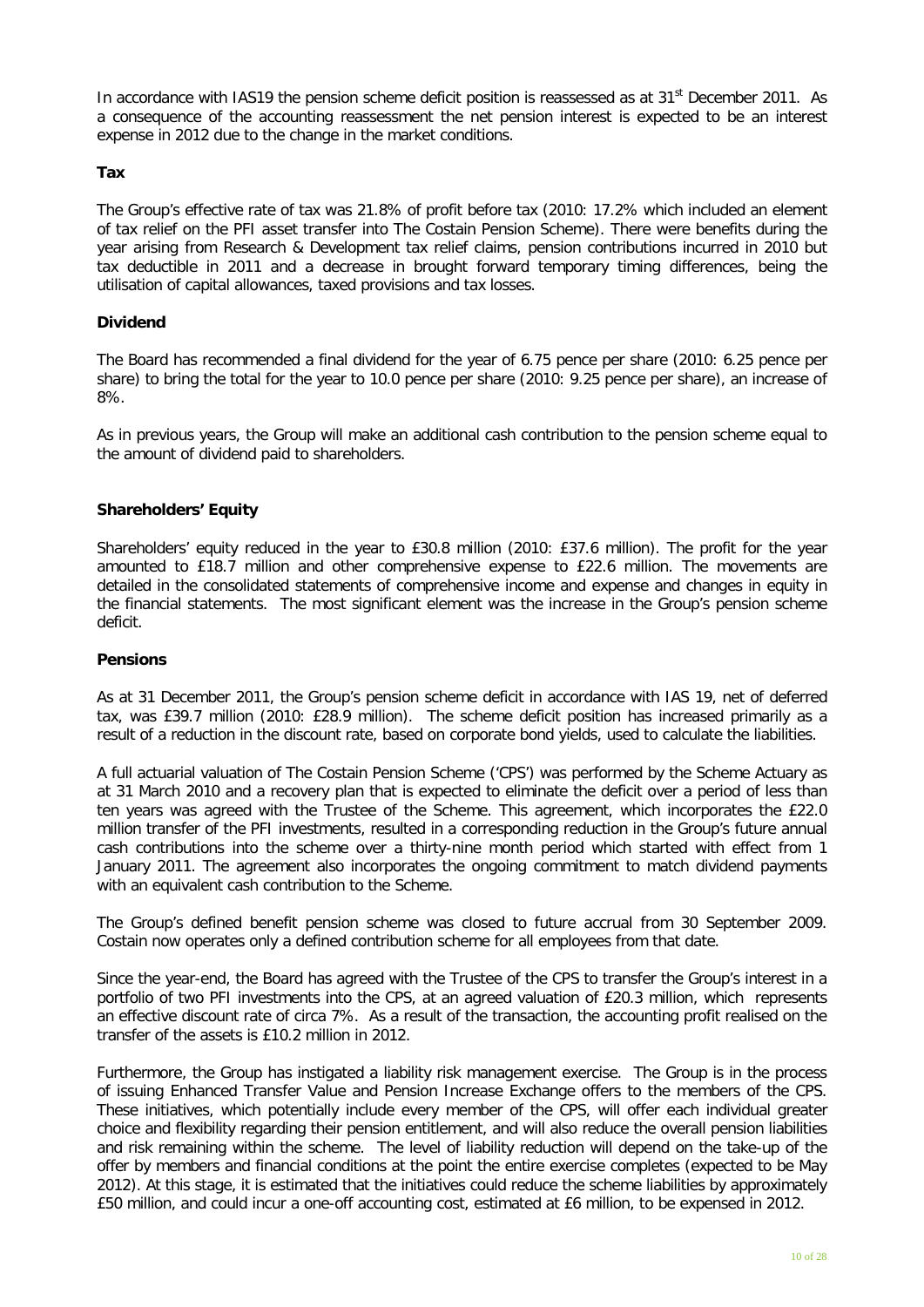Together, the above actions are estimated to reduce the pension deficit by approximately £16 million, with an associated potential reduction in annual deficit contributions, following the next triennial actuarial valuation of the CPS which is due as at 31 March 2013.

#### **Cash Flow and Borrowings**

The Group has a strong positive net cash balance, which was £140.1 million as at 31 December 2011 (2010: £144.3 million) and included £1.6 million of borrowings (2010: £1.7 million) and cash held by jointly controlled operations of £33.6 million (2010: £33.8 million).

As set out in the consolidated cash flow statement during the year the Group had strong operating cash flow offset by investment in acquisitions and payment of dividends and matching pension deficit contributions. The average month-end cash balance during 2011 was £130.4 million (2010: £116.0 million).

The cash position is affected by monthly and contract specific cycles and in order to accommodate these cyclical flows, the Group seeks to maintain a base cash balance.

#### **Key Risks and Uncertainties**

The principal risks and uncertainties of the business, and the factors which mitigate these risks, are set out in the Group's annual report and include the economic outlook, change of government policy on spending, competition, pension liabilities, operational delivery, loss of IT systems, supply chain and customer failure and people retention. The Board continuously assesses and monitors these risks and the Chairman's statement, Chief Executive's review and business and operations review in these financial statements include consideration of uncertainties affecting the Group.

#### **Accounting policies and significant areas of judgment and estimation**

A summary of the significant accounting policies of the Group is set out in the notes to the financial statements. There has been no significant change to the accounting policies in the year and there is no material effect on the financial statements of new accounting standards adopted in the period.

The notes to the financial statements also include the significant areas of judgment and estimation used in preparation of the financial statements.

The most critical accounting policies and significant areas of judgment and estimation arise from the accounting for defined benefit pension schemes under IAS 19 Employee benefits, the accounting for longterm contracts under IAS 11 and assessments of the carrying value of land, property, goodwill and intangible assets.

#### **Contract Bonding and Banking Facilities**

The Group's long-term contracting business is dependent on it being able to supply performance and other bonds as necessary. This means maintaining adequate facilities from banks and surety bond providers to meet the current and projected usage requirements. During 2011, the Group renegotiated its contract bonding and banking facilities with its relationship banks and surety companies. The facilities were increased by £30 million to £465.0 million and extended to a maturity date of 30 September 2015.

## **Going Concern**

The Directors have acknowledged the guidance 'Going Concern and Liquidity Risk: Guidance for Directors of UK Companies 2009' published by the Financial Reporting Council in October 2009. The Directors have considered the Group's financial requirements, its current order book and future opportunities and its available bonding facilities. Having reviewed the latest projections, including the application of reasonable downside sensitivities, the Directors believe that the Group is well placed to manage its business risks successfully despite the current uncertain economic outlook. Accordingly, the Group continues to adopt the going concern basis in preparing these financial statements.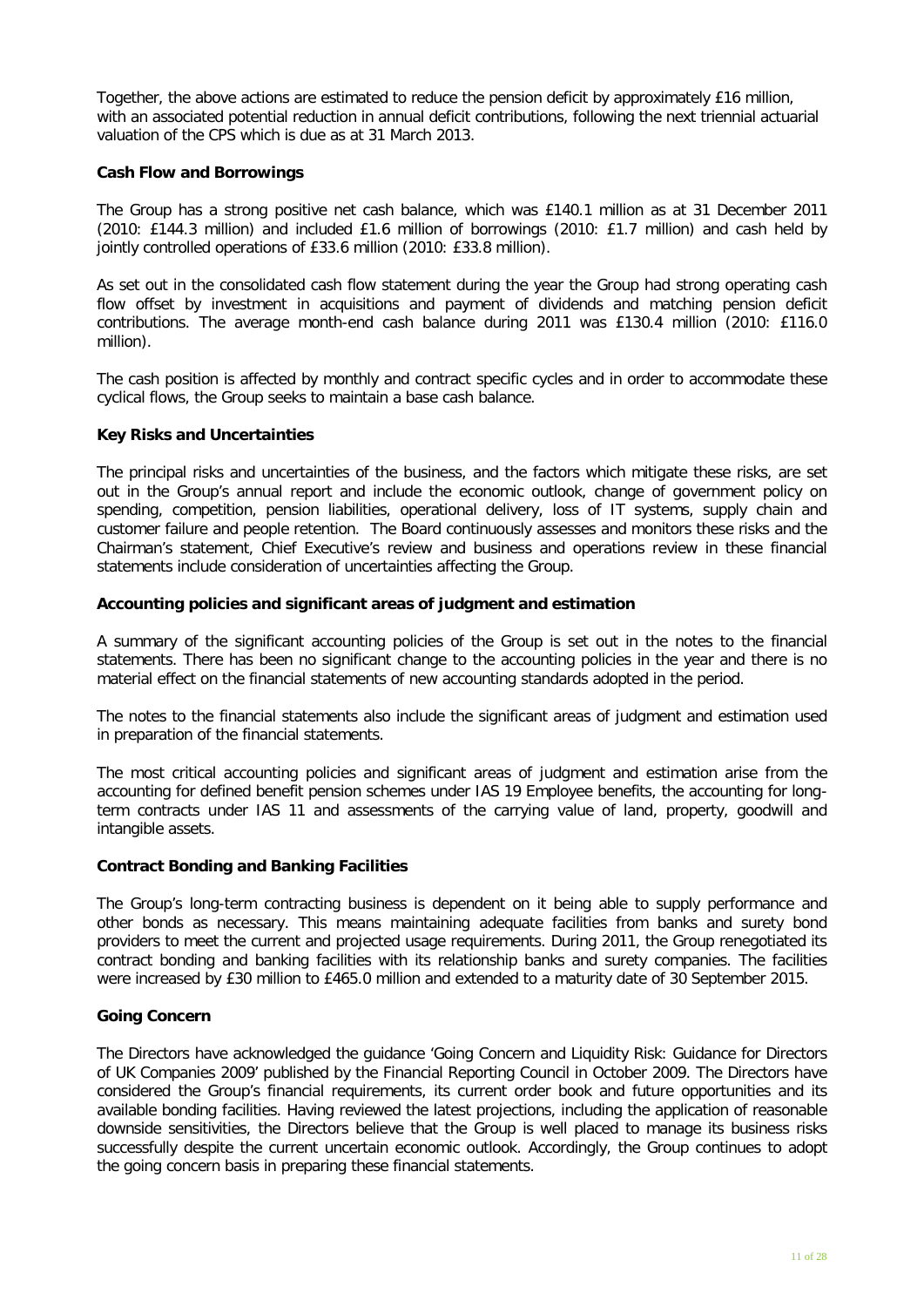# **Treasury**

The Group's treasury and funding activities are undertaken by a centralised treasury function. Its primary activities are to manage the Group's liquidity, funding and financial risk, principally arising from movements in interest rates and foreign currency exchange rates. The Group's policy is to ensure that adequate liquidity and financial resources are available to support the Group's growth development, while managing these risks. The Group's policy is not to engage in speculative transactions. Group Treasury operates as a service centre within clearly defined objectives and controls and is subject to periodic review by internal audit.

# **Liquidity Risk**

The Group finances its operations primarily by a mixture of working capital, funds from shareholders and retained profits. The Directors regularly monitor cash usage and forecast usage to ensure that projected financing needs are supported by adequate cash reserves or bank facilities.

## **Foreign Currency Exposure**

Translation exposure: the results of the Group's overseas activities are translated into sterling at rates approximating to the foreign exchange rates ruling at the dates of the transactions. The balance sheets of overseas subsidiaries and investments are translated at foreign exchange rates ruling at the balance sheet date.

Transaction exposure: the Group has transactional currency exposure arising from subsidiaries' commercial activities overseas and, where appropriate, the Group requires its subsidiaries to use forward currency contracts to minimise any currency exposure unless a natural hedge exists elsewhere within the Group.

## **Interest Rate Risks and Exposure**

The Group holds financial instruments for two main purposes: to finance its operations and, currently only within its PFI investments, to manage the interest rate risks arising from its operations and its sources of finance. Various financial instruments (for example, trade receivables and trade payables) arise directly from the Group's operations. With the Group's cash balances and low level of borrowings, the main exposure to interest rate fluctuations within the Group's operations arises from surplus cash, which is generally deposited with the Group's relationship banks. Within the investments in joint ventures and associates, interest rate movements will affect the value of swaps classified as cash flow hedges and this will impact the Group's equity.

**TONY BICKERSTAFF Finance Director BUSINESS & OPERATIONS REVIEW**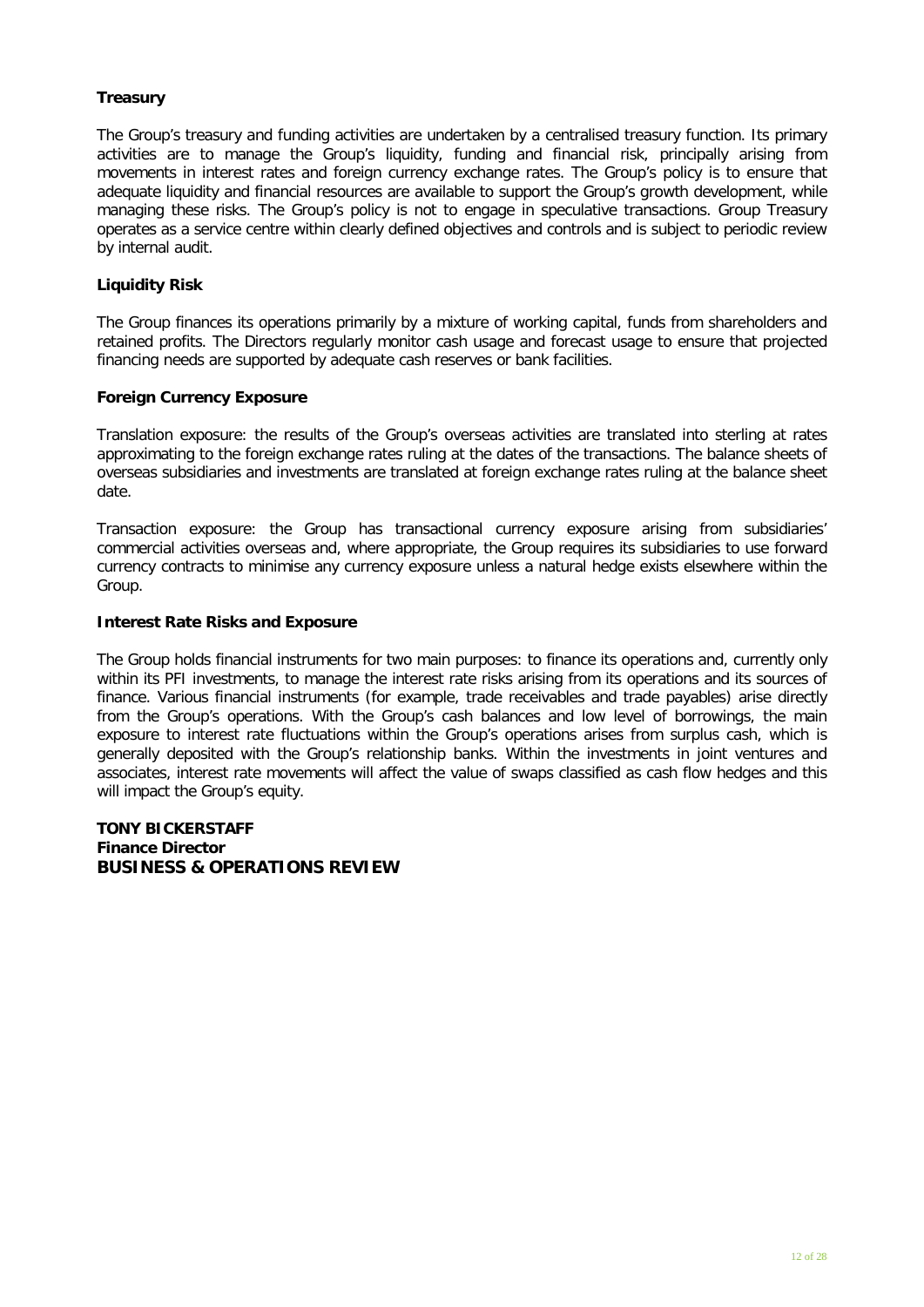## **Environment**

Costain has a well-established position in the UK water market. The company has secured AMP5 frameworks with Southern Water, United Utilities, Welsh Water, Severn Trent and Northumbrian Water. In addition to these long-term asset management contracts, Costain has continued successfully to design, secure and deliver major complex capital works infrastructure for the water industry. During the year construction progressed well on the large Brighton and Hove waste water treatment works for Southern Water and the project will shortly move into the commissioning phase. On this and other projects we see the potential to extend the scope of our work into long-term care and maintenance of the asset – reflecting the strategic broadening of our service offering.

The UK waste market continues to offer significant long-term growth opportunities for Costain. In 2011 we continued to make progress on our delivery of the Manchester Waste Scheme, Europe's largest waste PFI project, for the Greater Manchester Waste Disposal Authority (GMWDA), where we are now in the commissioning phase of this complex scheme.

Costain has a strong capability in the waste sector and this year further strengthened its sector management team in order to broaden the service offering across the full life-cycle of consultancy, construction and maintenance of assets.

During the course of the year the Group restructured its geotechnical services activity into a broader Environmental Services consultancy which secured a place on the Environment Agency's National Site Investigation Framework ('NSIF'). The consultancy has also added a number of innovative services, such as aerial photography and 3D laser scanning, which enable us to offer a more attractive portfolio of services to our customers.

In 2011, we substantially closed out our portfolio of schools in the final phase of the Bradford Building Schools for the Future (BSF) programme. In our Local Education Partnership with Lewisham, also under the BSF programme, we continue to deliver a programme of new schools which will continue through 2012. During the year we successfully handed over the first phase of the Newbury Parkway shopping centre development with the remainder scheduled for completion in 2012.

## **Infrastructure**

Our Rail sector enjoyed an outstanding performance with the award of several significant, long term contracts. Investment in the UK's railway infrastructure is expected to grow and Costain is now a significant player in this market. Proof of this was the award by Network Rail of the prestigious £400m Thameslink London Bridge Station redevelopment contract. Costain will carry out this project from design to delivery, and results directly from the broadening of our service offering across the full life cycle of consulting, construction and care.

We are making excellent progress on our contract to redevelop Reading Station for Network Rail and the Bond Street Station upgrade for London Underground. We successfully completed the Royal Oak Portal and Pudding Mill Lane Portal contracts for Crossrail (part of Europe's largest infrastructure programme) and have subsequently been awarded significant further Crossrail contracts for Bond Street and Paddington Station.

With significant Government investment expected over the medium and long term in order to improve the UK's travel infrastructure, we continue to see exciting opportunities for growth in this market.

Our Highways sector saw a consistently strong performance throughout the year in which Costain reinforced its market leading position in Highways Maintenance. The Managing Agent Contracts (MAC) service we are providing to the Highways Agency includes the operation and maintenance of a network in excess of one million lane miles, the largest of its kind in the sector. We also completed the strengthening of the M53 Bidsdon Moss Viaduct three months early and ahead of budget and we are making excellent progress on the construction of the first of the Highways Agency Managed Motorway Programme Schemes: the M1 Junction 10 to 13.

We have an industry leading portfolio of Early Contractor Involvement Schemes with contracts for the Highways Agency, Welsh Government, Northern Ireland Road Service and Lancashire County Council.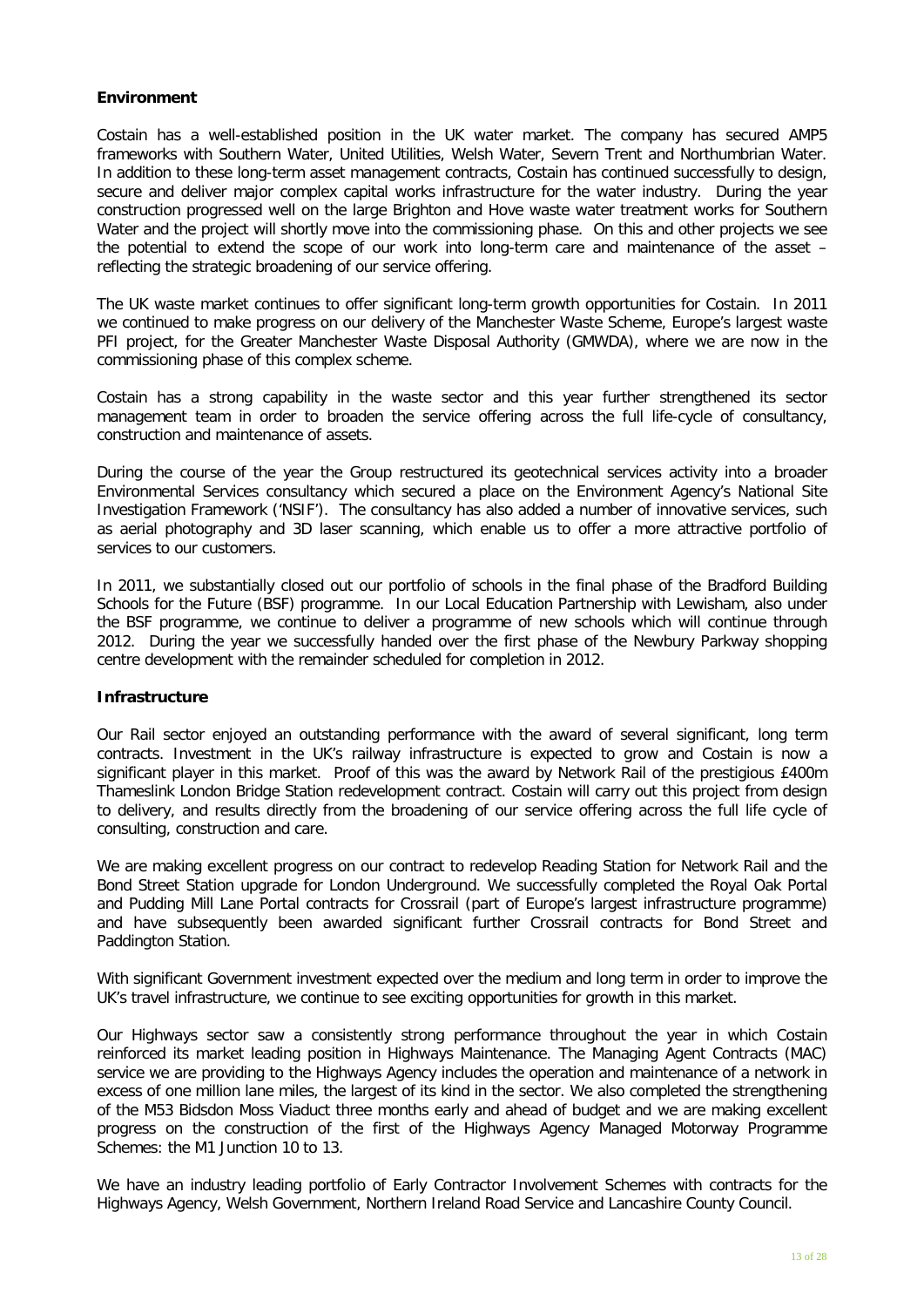We were awarded the prestigious A465 Heads of the Valley contract for the Welsh Government, and completed the A40 Penblewyn to Slebech Park Scheme ahead of time and budget. We also made good progress on Walton Bridge, the first bridge to be built over the Thames in over 20 years, for Surrey County Council, and on the Harbour Way for Neath and Port Talbot County Borough Council.

In Power Infrastructure, our London Power Tunnel Project for National Grid, a 33km long tunnel that will help secure the power supply to the capital, has made good progress during the year.

The Riverside Resource Recovery Facility (RRRF) Energy from Waste facility at Belvedere is now operational. There is some outstanding work to complete and negotiations regarding the final account are ongoing.

In our Airports sector, during the year we were awarded and delivered the rehabilitation of Runway 1 as part of our framework agreement with the Manchester Airport Group. For Gatwick Airport we successfully completed the Security Improvement on its Central Search facility. For BAA at Heathrow we have continued to deliver services through our existing framework and were awarded capital contracts on the airfield and within Terminal 3.

#### **Energy and Process**

In Hydrocarbons & Chemicals, we were awarded by Centrica the engineering, procurement and construction management of a major development at one of its key gas terminals. The E.ON Holford underground gas storage project was successfully completed and handed over. Our capabilities in the upstream oil and gas sector were greatly boosted by the acquisition of ClerkMaxwell, an engineering consultancy based in Aberdeen, which is performing well and providing significantly enhanced opportunities to win new work in this high-growth area.

In Nuclear Process, we made further good progress in our various projects across the UK. Work continues on the Evaporator D contract at Sellafield, the UK's largest nuclear decommissioning project, with the delivery of the first two modules to site. 'Evap D' will play a vital role in the future of Sellafield's operations. This highly complex project is being designed, fabricated and constructed to exacting specifications. In addition, the design of the Bradwell Fuel Element Debris Dissolution facilities (part of a multi-faceted ten-year framework contract) is well advanced.

In Power, we were selected by the Energy Technologies Institute to lead the development of a technology to significantly reduce the amount of carbon dioxide produced by coal fired power stations. This will be a critical factor in the UK's ability to meet its climate change targets, and is a further demonstration of our ability to design and develop innovative solutions which add value to our customers.

## **Land Development**

Economic conditions in Spain remain very challenging, with a depressed real estate market and weak demand for development land and, consequently, we have ceased land development activity until conditions improve. Our activities during the year have been focussed on our leisure businesses of golf courses and our 600 berth yacht marina adjacent to Gibraltar. The marina continues to report increasing revenue and we expect that this will be further enhanced this year following the opening in January 2012 of a substantial dry dock and repair yard facility with 75 tonne travel lift capability.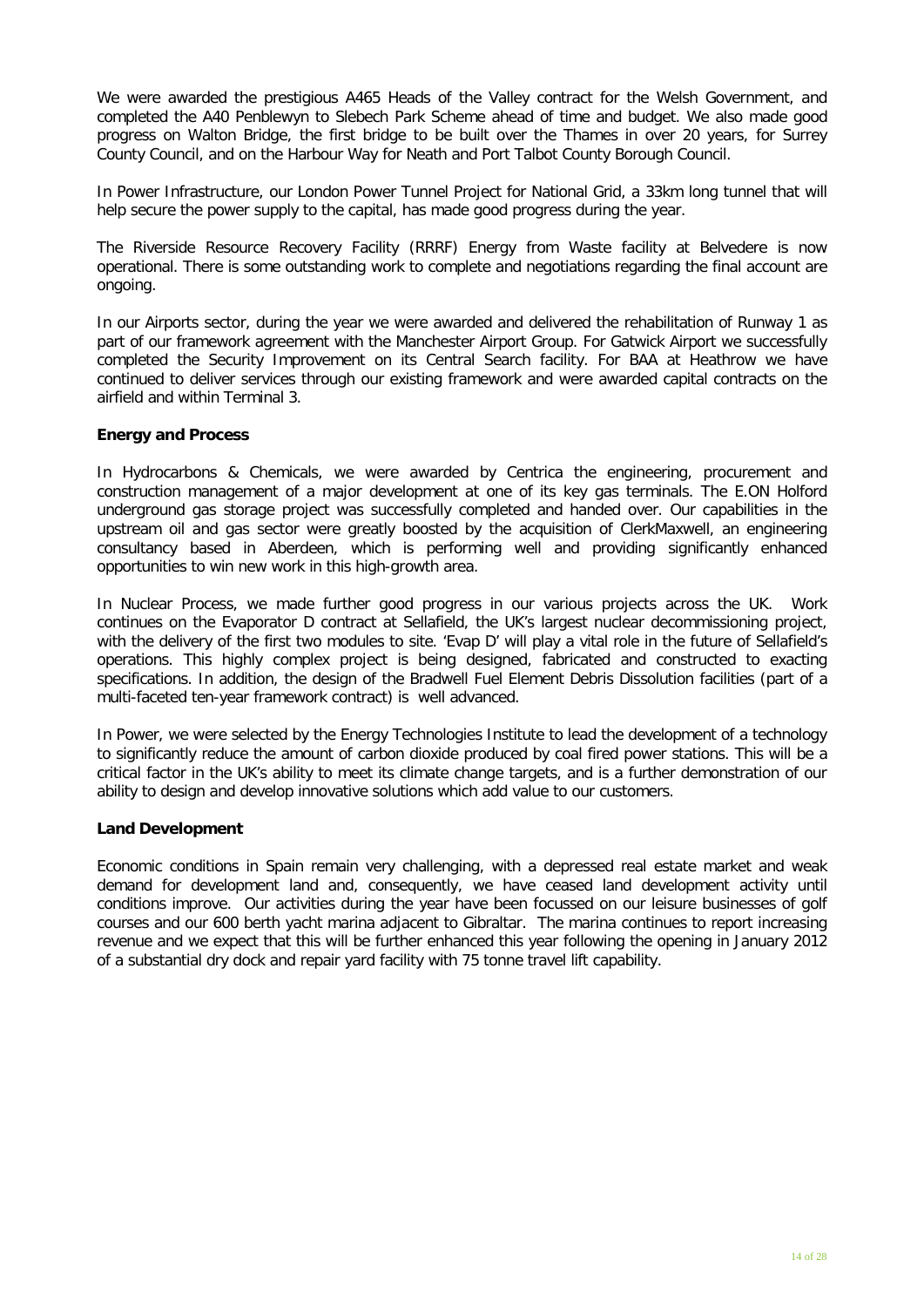# **Consolidated income statement**

|                                                                                         |                |                        | 2011         |              | 2010    |
|-----------------------------------------------------------------------------------------|----------------|------------------------|--------------|--------------|---------|
| Year ended 31 December                                                                  |                | <b>Before</b><br>other | <b>Other</b> |              |         |
|                                                                                         | <b>Notes</b>   | items                  | items        | <b>Total</b> | Total   |
|                                                                                         |                | £m                     | £m           | £m           | £m      |
| <b>Continuing operations</b>                                                            |                |                        |              |              |         |
| Revenue                                                                                 | $\overline{2}$ | 986.3                  |              | 986.3        | 1,022.5 |
| Less: Share of revenue of joint ventures and<br>associates                              | 9              | (117.8)                |              | (117.8)      | (98.0)  |
| <b>Group revenue</b>                                                                    |                | 868.5                  |              | 868.5        | 924.5   |
| Cost of sales                                                                           |                | (818.8)                |              | (818.8)      | (883.9) |
| Gross profit                                                                            |                | 49.7                   |              | 49.7         | 40.6    |
| Administrative expenses                                                                 |                | (25.6)                 |              | (25.6)       | (23.2)  |
| Amortisation of acquired intangible assets<br>Employment related deferred consideration |                |                        | (0.9)        | (0.9)        |         |
|                                                                                         |                |                        | (0.7)        | (0.7)        |         |
| <b>Group operating profit</b>                                                           |                | 24.1                   | (1.6)        | 22.5         | 17.4    |
| Profit on sale of non-consolidated subsidiary                                           |                | 0.5                    |              | 0.5          |         |
| Profit on sale of interests in joint ventures and<br>associates                         | 3              | 0.3                    |              | 0.3          | 11.2    |
| Profit on sale of land and property                                                     |                |                        |              |              | 1.3     |
| Share of results of joint ventures and associates                                       | 9              | (1.3)                  |              | (1.3)        | (0.5)   |
| <b>Profit from operations</b>                                                           | $\overline{2}$ | 23.6                   | (1.6)        | 22.0         | 29.4    |
| Finance income                                                                          | 4              | 34.1                   |              | 34.1         | 30.7    |
| Finance expense                                                                         | 4              | (32.2)                 |              | (32.2)       | (32.2)  |
| Net finance income/(expense)                                                            |                | 1.9                    |              | 1.9          | (1.5)   |
| Profit before tax                                                                       |                | 25.5                   | (1.6)        | 23.9         | 27.9    |
| Income tax                                                                              | 5              | (5.6)                  | 0.4          | (5.2)        | (4.8)   |
| Profit for the year attributable to equity<br>holders of the parent                     |                | 19.9                   | (1.2)        | 18.7         | 23.1    |
| <b>Earnings per share</b>                                                               |                |                        |              |              |         |
| Basic                                                                                   | 6              | 31.1p                  | (1.9)p       | 29.2p        | 36.4p   |
| <b>Diluted</b>                                                                          | 6              | 30.0p                  | (1.8)p       | 28.2p        | 35.4p   |

The impact of business disposals in either year was not material and, therefore, all results are classified as arising from continuing operations.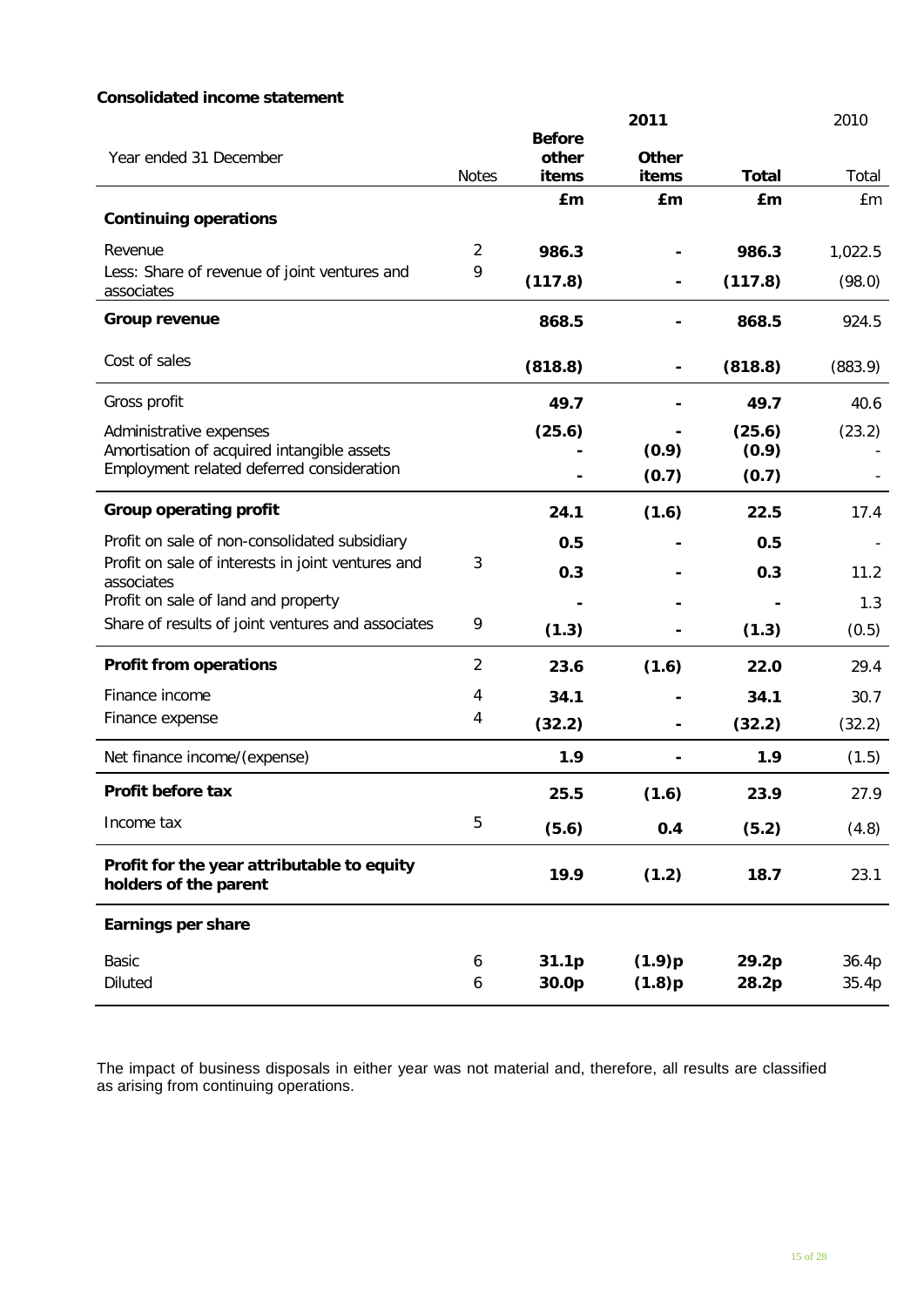#### **Consolidated statement of comprehensive income and expense**

Year ended 31 December

|                                                                                                                                                                                                              | 2011          | 2010          |
|--------------------------------------------------------------------------------------------------------------------------------------------------------------------------------------------------------------|---------------|---------------|
|                                                                                                                                                                                                              | £m            | £m            |
| Profit for the year                                                                                                                                                                                          | 18.7          | 23.1          |
| Exchange differences on translation of foreign operations<br>Cash flow hedges                                                                                                                                | (0.8)         | (1.1)         |
| Group:<br>$\star$<br>Effective portion of changes in fair value during year<br>Net changes in fair value transferred to retained earnings<br>$^\star$                                                        | (0.1)<br>0.2  | 0.3<br>(0.3)  |
| Joint ventures and associates:<br>$\star$<br>Effective portion of changes in fair value (net of tax) during<br>year<br>$\star$<br>Net changes in fair value (net of tax) transferred to retained<br>earnings | (2.8)         | (1.3)<br>8.1  |
| Actuarial (losses)/gains on defined benefit pension scheme<br>Tax recognised on actuarial losses/(gains) recognised directly in<br>equity                                                                    | (22.1)<br>3.0 | 24.6<br>(8.1) |
| Other comprehensive (expense)/income for the year                                                                                                                                                            | (22.6)        | 22.2          |
| Total comprehensive (expense)/income for the year<br>attributable to equity holders of the parent                                                                                                            | (3.9)         | 45.3          |

# **Consolidated statement of changes in equity**

|                                                      | <b>Share</b><br>capital | <b>Share</b><br>premium | <b>Translation</b><br>reserve | Hedging<br>reserve | <b>Retained</b><br>earnings | Total<br>equity |
|------------------------------------------------------|-------------------------|-------------------------|-------------------------------|--------------------|-----------------------------|-----------------|
|                                                      | £m                      | £ <sub>m</sub>          | £m                            | £ <sub>m</sub>     | £m                          | £m              |
| At 1 January 2010                                    | 31.7                    | 1.9                     | 7.0                           | (9.0)              | (35.4)                      | (3.8)           |
| Profit for the year                                  |                         |                         |                               |                    | 23.1                        | 23.1            |
| Other comprehensive income/(expense)                 |                         |                         | (1.1)                         | 6.8                | 16.5                        | 22.2            |
| Transfer between reserves                            |                         |                         | 0.9                           |                    | (0.9)                       |                 |
| Equity-settled share based payments                  |                         |                         |                               |                    | 1.5                         | 1.5             |
| Dividends paid                                       |                         | 0.1                     |                               |                    | (5.5)                       | (5.4)           |
| At 31 December 2010                                  | 31.7                    | 2.0                     | 6.8                           | (2.2)              | (0.7)                       | 37.6            |
| At 1 January 2011                                    | 31.7                    | 2.0                     | 6.8                           | (2.2)              | (0.7)                       | 37.6            |
| Profit for the year                                  |                         |                         |                               |                    | 18.7                        | 18.7            |
| Other comprehensive expense                          |                         |                         | (0.8)                         | (2.7)              | (19.1)                      | (22.6)          |
| Transfer between reserves                            |                         |                         | 0.1                           |                    | (0.1)                       |                 |
| Issue of ordinary shares under employee share option | 0.6                     | 1.1                     | ۰                             | ۰                  | (0.2)                       | 1.5             |
| plans                                                |                         |                         |                               |                    |                             |                 |
| Equity-settled share based payments                  |                         |                         |                               |                    | 1.4                         | 1.4             |
| Dividends paid                                       | 0.1                     | 0.2                     |                               |                    | (6.1)                       | (5.8)           |
| At 31 December 2011                                  | 32.4                    | 3.3                     | 6.1                           | (4.9)              | (6.1)                       | 30.8            |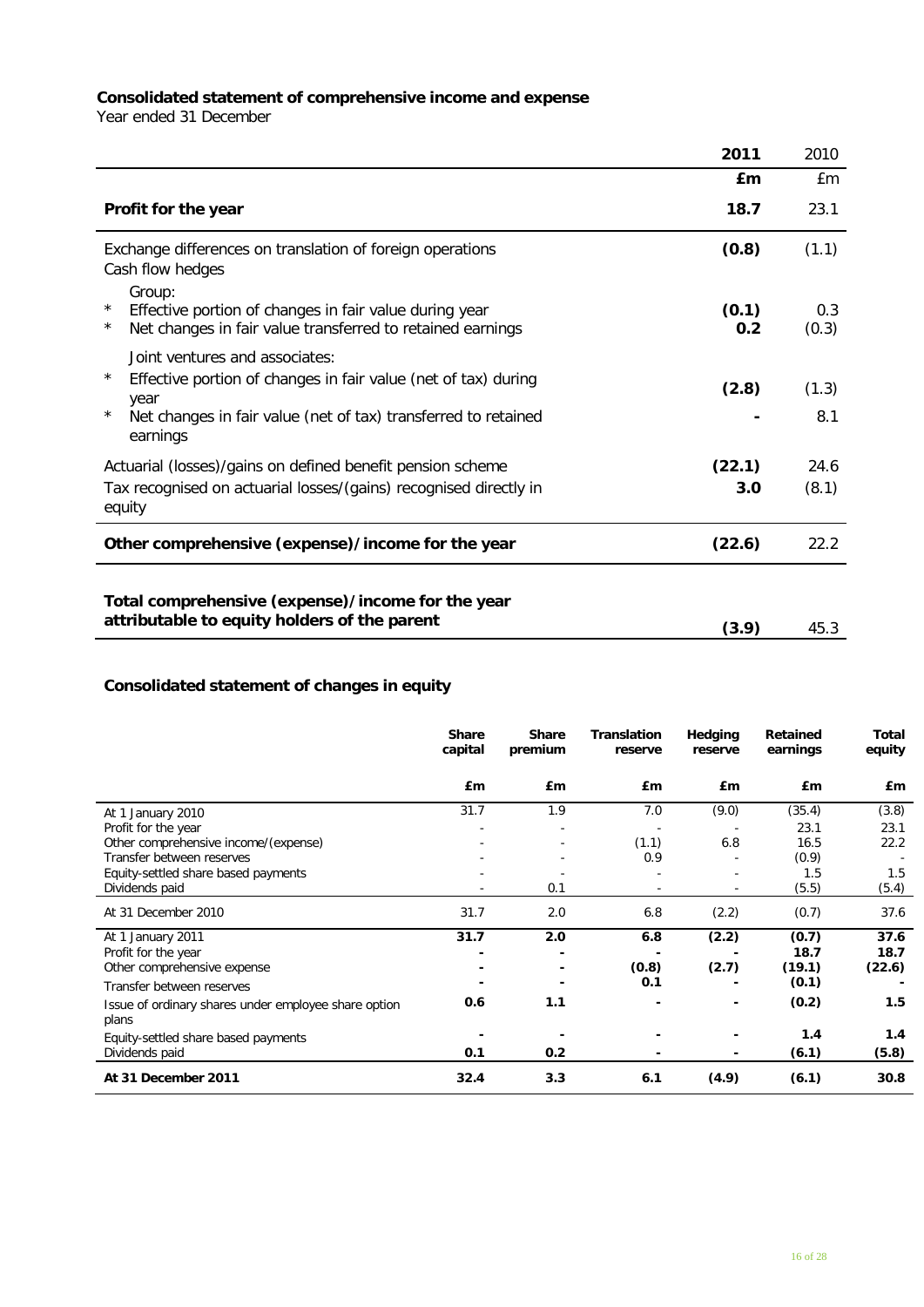# **Consolidated statement of financial position**

As at 31 December

|                                                              | <b>Notes</b> | 2011        | 2010        |
|--------------------------------------------------------------|--------------|-------------|-------------|
|                                                              |              | £m          | £m          |
| <b>Assets</b>                                                |              |             |             |
| <b>Non-current assets</b>                                    |              |             |             |
| Intangible assets                                            |              | 20.3        | 0.1         |
| Property, plant and equipment                                |              | 11.4        | 9.7         |
| Investments in equity accounted joint ventures               | 9            | 21.4        | 24.5        |
| Investments in equity accounted associates                   | 9            | 1.4         | 1.5         |
| Loans to equity accounted joint ventures                     |              | 13.7<br>6.4 | 10.8<br>0.6 |
| Loans to equity accounted associates<br>Other                |              | 16.4        | 18.9        |
| Deferred tax                                                 |              | 17.4        | 20.9        |
|                                                              |              |             |             |
| <b>Total non-current assets</b>                              |              | 108.4       | 87.0        |
| <b>Current assets</b>                                        |              |             |             |
| Inventories                                                  |              | 2.3         | 1.3         |
| Trade and other receivables                                  |              | 188.0       | 162.0       |
| Cash and cash equivalents                                    | 10           | 141.7       | 146.0       |
| <b>Total current assets</b>                                  |              | 332.0       | 309.3       |
| <b>Total assets</b>                                          |              | 440.4       | 396.3       |
|                                                              |              |             |             |
| <b>Equity</b>                                                |              |             |             |
| Share capital                                                |              | 32.4        | 31.7        |
| Share premium<br>Foreign currency translation reserve        |              | 3.3<br>6.1  | 2.0<br>6.8  |
| Hedging reserve                                              |              | (4.9)       | (2.2)       |
| Retained earnings                                            |              | (6.1)       | (0.7)       |
|                                                              |              |             |             |
| Total equity attributable to equity holders of<br>the parent |              | 30.8        | 37.6        |
| <b>Liabilities</b>                                           |              |             |             |
| <b>Non-current liabilities</b>                               |              |             |             |
| Retirement benefit obligations                               | 11           | 52.9        | 39.6        |
| Other payables                                               |              | 6.1         | 5.2         |
| Provisions for other liabilities and charges                 |              | 2.3         | 2.5         |
| <b>Total non-current liabilities</b>                         |              | 61.3        | 47.3        |
| <b>Current liabilities</b>                                   |              |             |             |
|                                                              |              | 342.9       | 304.8       |
| Trade and other payables<br>Income tax liabilities           |              | 1.7         | 1.7         |
| <b>Bank overdrafts</b>                                       | 10           | 1.6         | 1.7         |
| Provisions for other liabilities and charges                 |              | 2.1         | 3.2         |
| <b>Total current liabilities</b>                             |              | 348.3       | 311.4       |
| <b>Total liabilities</b>                                     |              | 409.6       | 358.7       |
| <b>Total equity and liabilities</b>                          |              | 440.4       | 396.3       |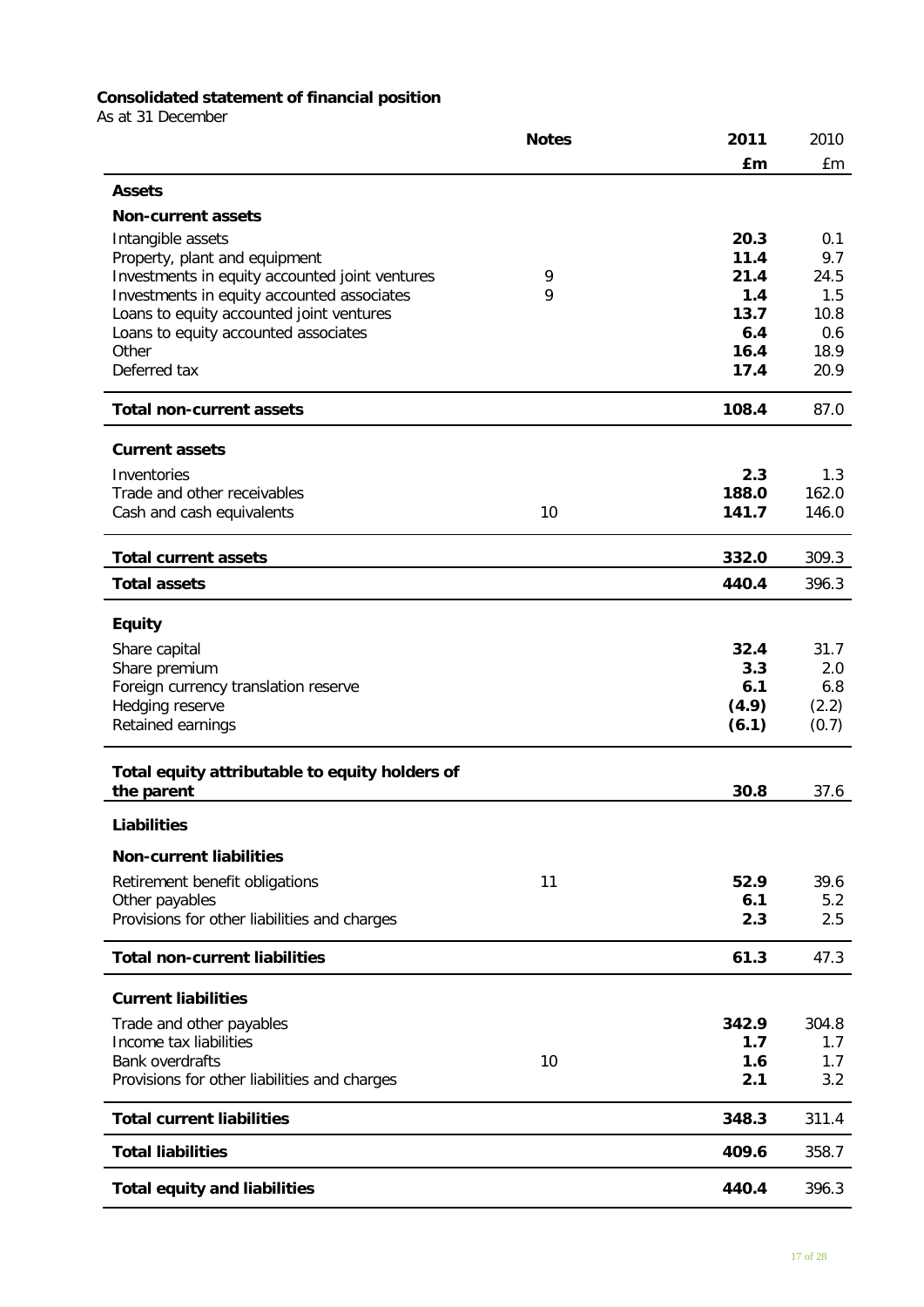# **Consolidated cash flow statement**

Year ended 31 December

|                                                                                                           | <b>Notes</b> | 2011<br>£m   | 2010<br>£m   |
|-----------------------------------------------------------------------------------------------------------|--------------|--------------|--------------|
| Cash flows from operating activities                                                                      |              |              |              |
| Profit for the year                                                                                       |              | 18.7         | 23.1         |
| Adjustments for:                                                                                          |              |              |              |
| Share of results of joint ventures and associates                                                         | 9            | 1.3          | 0.5          |
| Finance income                                                                                            | 4            | (34.1)       | (30.7)       |
| Finance expense                                                                                           | 4            | 32.2         | 32.2         |
| Income tax                                                                                                | 5            | 5.2          | 4.8          |
| Profit on sales of interests in joint ventures and associates                                             | 3            | (0.3)        | (11.2)       |
| Profit on sale of subsidiary                                                                              |              | (0.5)        |              |
| Profit on sale of plant and equipment                                                                     |              |              | (1.2)        |
| Profit on sale of land and property                                                                       |              |              | (1.3)        |
| Depreciation of property, plant and equipment                                                             |              | 1.9          | 1.7          |
| Amortisation of intangible assets                                                                         |              | 0.9          | 0.9          |
| Employment related consideration                                                                          |              | 0.7          |              |
| Share-based payments expense                                                                              |              | 1.9          | 4.5          |
| Cash from operations before changes in working capital and<br>provisions                                  |              | 27.9         | 23.3         |
| (Increase)/decrease in inventories                                                                        |              | (1.0)        | 1.1          |
| (Increase)/decrease in receivables                                                                        |              | (10.1)       | 37.2         |
| Increase/(decrease) in payables                                                                           |              | 25.0         | (10.2)       |
| Movement in provisions and employee benefits                                                              |              | (7.1)        | (20.0)       |
| <b>Cash from operations</b>                                                                               |              | 34.7         | 31.4         |
| Interest received                                                                                         |              | 1.8          | 1.0          |
| Interest paid                                                                                             |              | (1.7)        | (0.9)        |
| Income tax received                                                                                       |              |              | 0.2          |
| Net cash from operating activities                                                                        |              | 34.8         | 31.7         |
| Cash flows from/(used by) investing activities                                                            |              |              |              |
| Dividends received from joint ventures and associates                                                     |              | 1.4          | 0.1          |
| Additions to property, plant and equipment                                                                |              | (2.9)        | (1.1)        |
| Additions to intangible assets                                                                            |              | (0.1)        |              |
| Proceeds of disposal of property, plant and equipment                                                     |              | 0.2          | 3.8          |
| Additions to loans to joint ventures and associates                                                       |              | (13.5)       | (5.9)        |
| Loan repayments by joint ventures and associates                                                          |              | 0.4          | 0.5          |
| Proceeds from sale of interest in joint venture                                                           |              | 0.3          |              |
| Proceeds from sale of subsidiary                                                                          |              | 0.5          |              |
| Acquisitions of subsidiaries (net of cash and cash equivalents and<br>overdrafts)                         |              | (21.1)       |              |
| Net cash used by investing activities                                                                     |              | (34.8)       | (2.6)        |
| Cash flows from/(used by) financing activities                                                            |              |              |              |
| Issue of ordinary share capital                                                                           |              | 1.5          |              |
| Ordinary dividends paid                                                                                   |              | (5.8)        | (5.4)        |
| Net cash used by financing activities                                                                     |              | (4.3)        | (5.4)        |
| Net (decrease)/increase in cash, cash equivalents and overdrafts                                          |              | (4.3)        | 23.7         |
| Cash, cash equivalents and overdrafts at beginning of the year<br>Effect of foreign exchange rate changes | 10           | 144.3<br>0.1 | 120.5<br>0.1 |
| Cash, cash equivalents and overdrafts at end of the year                                                  | 10           | 140.1        | 144.3        |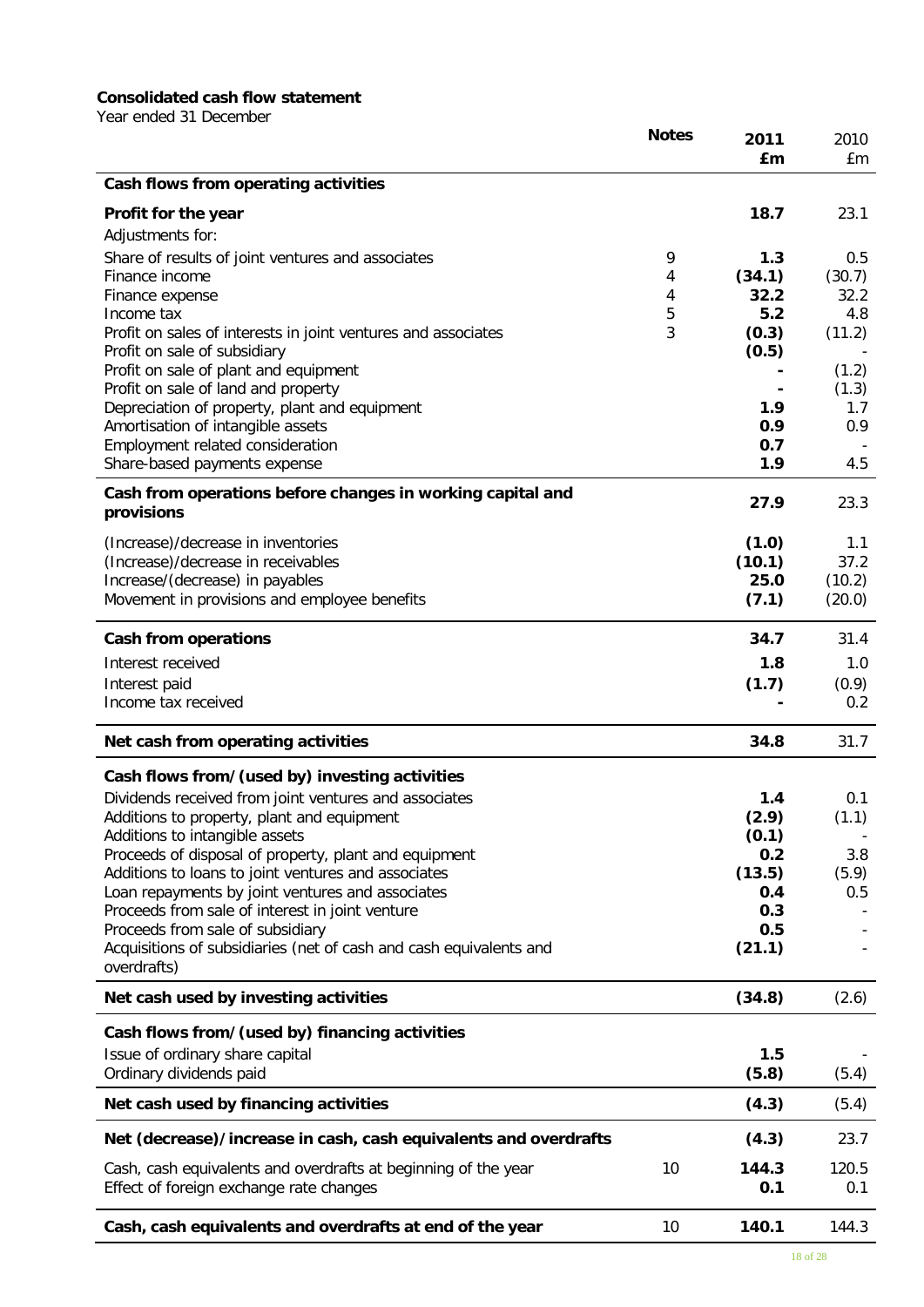## **Notes to the financial statements**

## **1 Basis of preparation**

Costain Group PLC ("the Company") is a public limited company incorporated in the United Kingdom. The consolidated financial statements of the Company for the year ended 31 December 2011 comprise the Group and the Group's interests in associates and jointly controlled entities and have been prepared and approved by the directors in accordance with International Financial Reporting Standards as adopted for use in the EU in accordance with EU law (IAS Regulation EC 1606/2002).

The financial information set out herein (which was authorised for issue by the directors on 7 March 2012 does not constitute the Company's statutory accounts for the years ended 31 December 2011 or 2010 but is derived from those accounts. Statutory accounts for 2010 have been delivered to the Registrar of Companies, and those for 2011 will be delivered in advance of the Company's Annual General Meeting. The auditors have reported on those accounts; their reports were unqualified and did not include reference to any matters to which the auditors drew attention by way of emphasis without qualifying their reports and did not contain statements under section 498(2) or (3) of the Companies Act 2006.

Whilst the financial information included in this preliminary announcement has been prepared in accordance with International Financial Reporting Standards (IFRS), this announcement does not itself contain sufficient information to fully comply with IFRS.

The directors have acknowledged the guidance "Going Concern and Liquidity Risk: Guidance for Directors of UK Companies 2009" published by the Financial Reporting Council in October 2009. The directors have considered these requirements, the Group's current order book and future opportunities and its available bonding facilities. Having reviewed the latest projections, including the application of reasonable downside sensitivities, the directors believe that the Group is well placed to manage its business risks successfully despite the current uncertain economic outlook.

Accordingly, they continue to adopt the going concern basis in preparing these financial statements.

The only significant change to the accounting policies since the financial statements for the year ended 31 December 2010, is that following the acquisitions of ClerkMaxwell Limited and Promanex Group Holdings Limited, IFRS 3 'Business combinations' is applicable for the first time.

## **Significant areas of judgment and estimation**

The estimates and underlying assumptions used in the preparation of these financial statements are reviewed on an ongoing basis. Revisions to accounting estimates are recognised in the period in which the estimate is revised if the revision affects only that period, or in the period of the revision and future periods if the revision affects both current and future periods.

The most critical accounting policies and significant areas of judgment and estimation arise from the accounting for defined benefit pension schemes under IAS 19 Employee benefits, the accounting for longterm contracts under IAS 11 Construction contracts, assessments of the carrying value of land and, from this year, the carrying value of goodwill and acquired intangible assets.

Defined benefit pension schemes require significant judgments in relation to the assumptions for inflation, future pension increases, investment returns and member longevity that underpin the valuation. Each year in selecting the appropriate assumptions, the directors take advice from an independent qualified actuary. The assumptions and resultant sensitivities are set out in Note 11.

The majority of the Group's activities are undertaken via long-term contracts and these contracts are accounted for in accordance with IAS 11, which requires estimates to be made for contract costs and revenues. In many cases, these contractual obligations span more than one financial period. Also, the costs and revenues may be affected by a number of uncertainties that depend on the outcome of future events and may require to be revised as events unfold and uncertainties are resolved.

Management bases its judgments of costs and revenues and its assessment of the expected outcome of each long-term contractual obligation on the latest available information, this includes detailed contract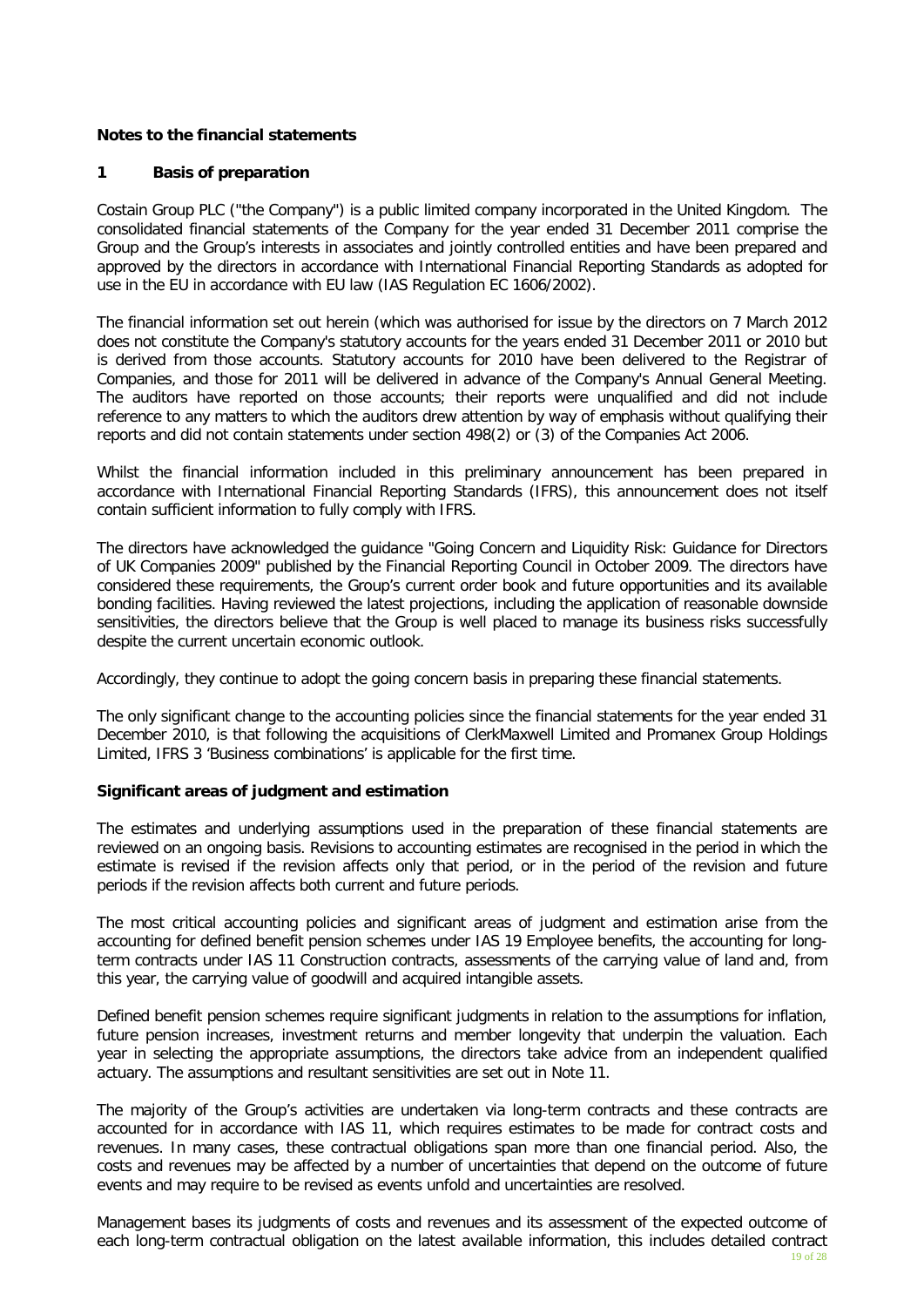valuations and forecasts of the costs to complete. The estimates of the contract position and the profit or loss earned to date are updated regularly and significant changes are highlighted through established internal review procedures. The impact of any change in the accounting estimates is then reflected in the financial statements.

Alcaidesa Holding SA, one of the Group's joint ventures, operates in the Spanish real estate market and holds land and property within its current and non-current assets. At 31 December 2011, a review of the net realisable value of each of its land holdings was undertaken, including the use of external valuations, and provisions, if considered necessary, have been reflected in these financial statements.

Reviewing the carrying value of goodwill and intangible assets recognised on acquisition requires judgments, principally, in respect of growth rates and future cash flows of cash generating units, the useful lives of intangible assets and the selection of discount rates used to calculate present values.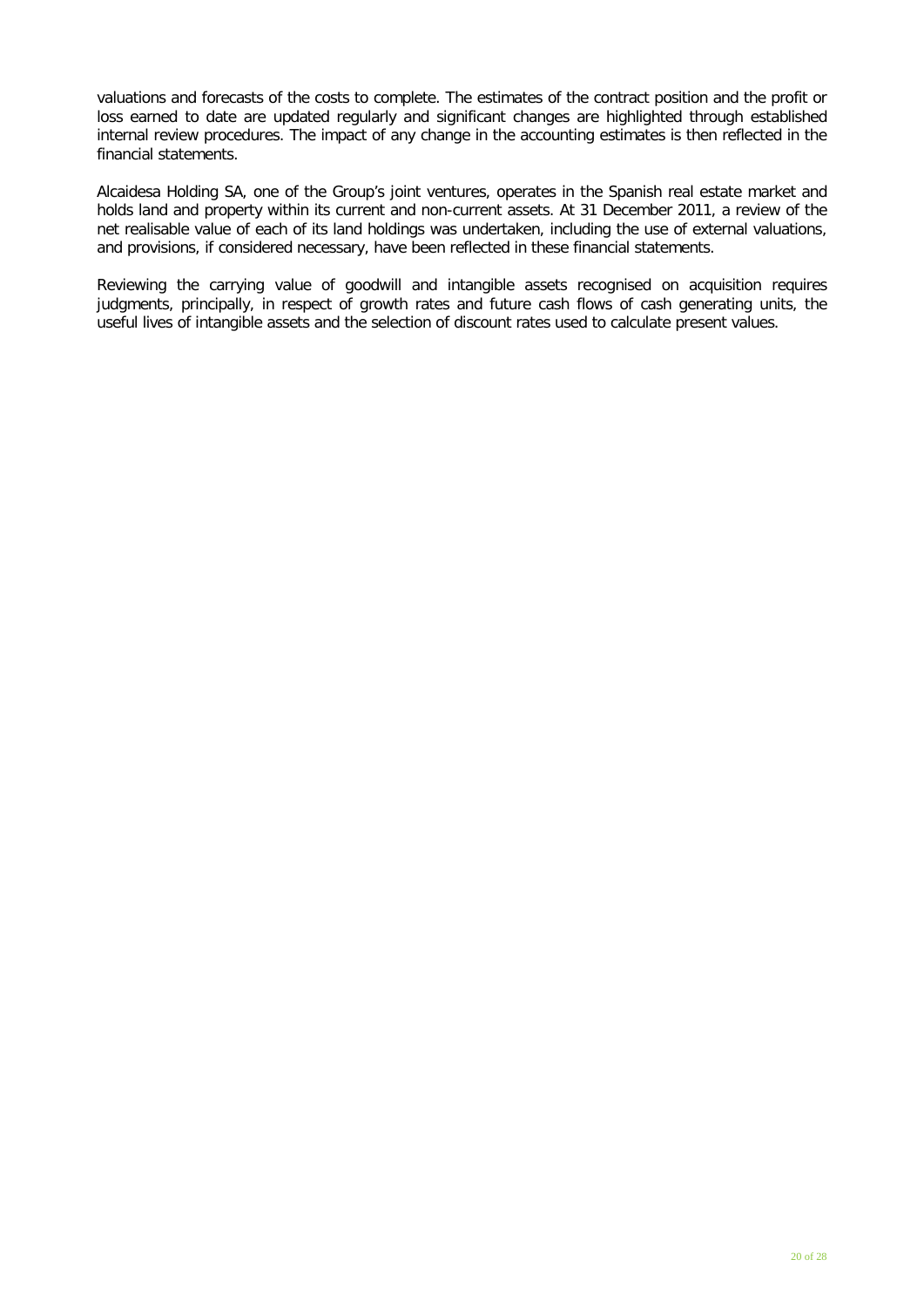# **2 Operating segments**

Segment information is based on four business segments: Environment, Infrastructure, Energy & Process and Land Development operations in Spain. The segments are strategic business units with separate management reporting to a segment managing director and have different core customers or different services. This information is provided to the Chief Executive who is the chief operating decision maker.

| Year ended<br>31 December 2011                                      | <b>Environment</b> | <b>Infrastructure</b> | Energy &<br><b>Process</b> | Land<br>Development       | Central                  | Total       |
|---------------------------------------------------------------------|--------------------|-----------------------|----------------------------|---------------------------|--------------------------|-------------|
|                                                                     | £m                 | £m                    | £m                         | £m                        | £m                       | £m          |
| Segment revenue                                                     |                    |                       |                            |                           |                          |             |
| <b>External revenue</b>                                             | 281.8              | 448.5                 | 138.2                      |                           | -                        | 868.5       |
| Share of revenue of JVs and associates                              | 93.6               | 17.5                  | 5.2                        | 1.5                       |                          | 117.8       |
| <b>Total segment revenue</b>                                        | 375.4              | 466.0                 | 143.4                      | 1.5                       | ٠                        | 986.3       |
| Segment profit                                                      |                    |                       |                            |                           |                          |             |
| Group operating profit/(loss)<br>Profit on sale of non-consolidated | 16.1               | 10.2                  | 4.6                        |                           | (6.8)                    | 24.1        |
| subsidiary                                                          | 0.5                |                       |                            |                           | -                        | 0.5         |
| Profit on sales of joint ventures and<br>associates                 | 0.3                |                       |                            |                           | -                        | 0.3         |
| Share of results of JVs and associates                              | 0.6                |                       | 0.1                        | (2.0)                     | ٠                        | (1.3)       |
| Profit/(loss) from operations before<br>other items                 | 17.5               | 10.2                  | 4.7                        | (2.0)                     | (6.8)                    | 23.6        |
| Other items                                                         |                    |                       |                            |                           |                          |             |
| Amortisation of acquired intangible assets                          |                    | (0.7)                 | (0.2)                      |                           |                          | (0.9)       |
| Employment related consideration                                    |                    | (0.3)                 | (0.4)                      |                           |                          | (0.7)       |
| Profit/(loss) from operations                                       | 17.5               | 9.2                   | 4.1                        | (2.0)                     | (6.8)                    | 22.0        |
| Net finance income                                                  |                    |                       |                            |                           |                          | 1.9         |
| Profit before tax                                                   |                    |                       |                            |                           |                          | 23.9        |
| Year ended<br>31 December 2010                                      | Environment<br>£m  | Infrastructure<br>£m  | Energy &<br>Process<br>£m  | Land<br>Development<br>£m | Central<br>£m            | Total<br>£m |
|                                                                     |                    |                       |                            |                           |                          |             |
| Segment revenue                                                     | 422.3              | 371.0                 | 131.2                      |                           |                          | 924.5       |
| Share of revenue of JVs and associates                              | 67.5               | 24.3                  | 5.4                        | 0.8                       |                          | 98.0        |
| Total segment revenue                                               | 489.8              | 395.3                 | 136.6                      | 0.8                       | $\overline{\phantom{a}}$ | 1,022.5     |
| Segment profit                                                      |                    |                       |                            |                           |                          |             |
| Group operating profit/(loss)                                       | $3.6\,$            | 12.2                  | $8.0\,$                    |                           | (6.4)                    | 17.4        |
| Profit on sales of JVs and associates                               | 11.2               |                       |                            |                           |                          | 11.2        |
| Profit on sales of land and property                                | 1.3                |                       |                            |                           |                          | 1.3         |
| Share of results of JVs and associates                              | 1.1                |                       | $0.2\,$                    | (1.8)                     |                          | (0.5)       |
| Profit/(loss) from operations                                       | 17.2               | 12.2                  | 8.2                        | (1.8)                     | (6.4)                    | 29.4        |
| Net finance expense                                                 |                    |                       |                            |                           |                          | (1.5)       |
| Profit before tax                                                   |                    |                       |                            |                           |                          | 27.9        |

# **3. Profit on sale of interest in joint ventures and associates**

The £11.2m profit on sale of interests on joint ventures and associates in 2010 relates to the transfer of a portfolio of six PFI investments to The Costain Pension Scheme for £22.0 million.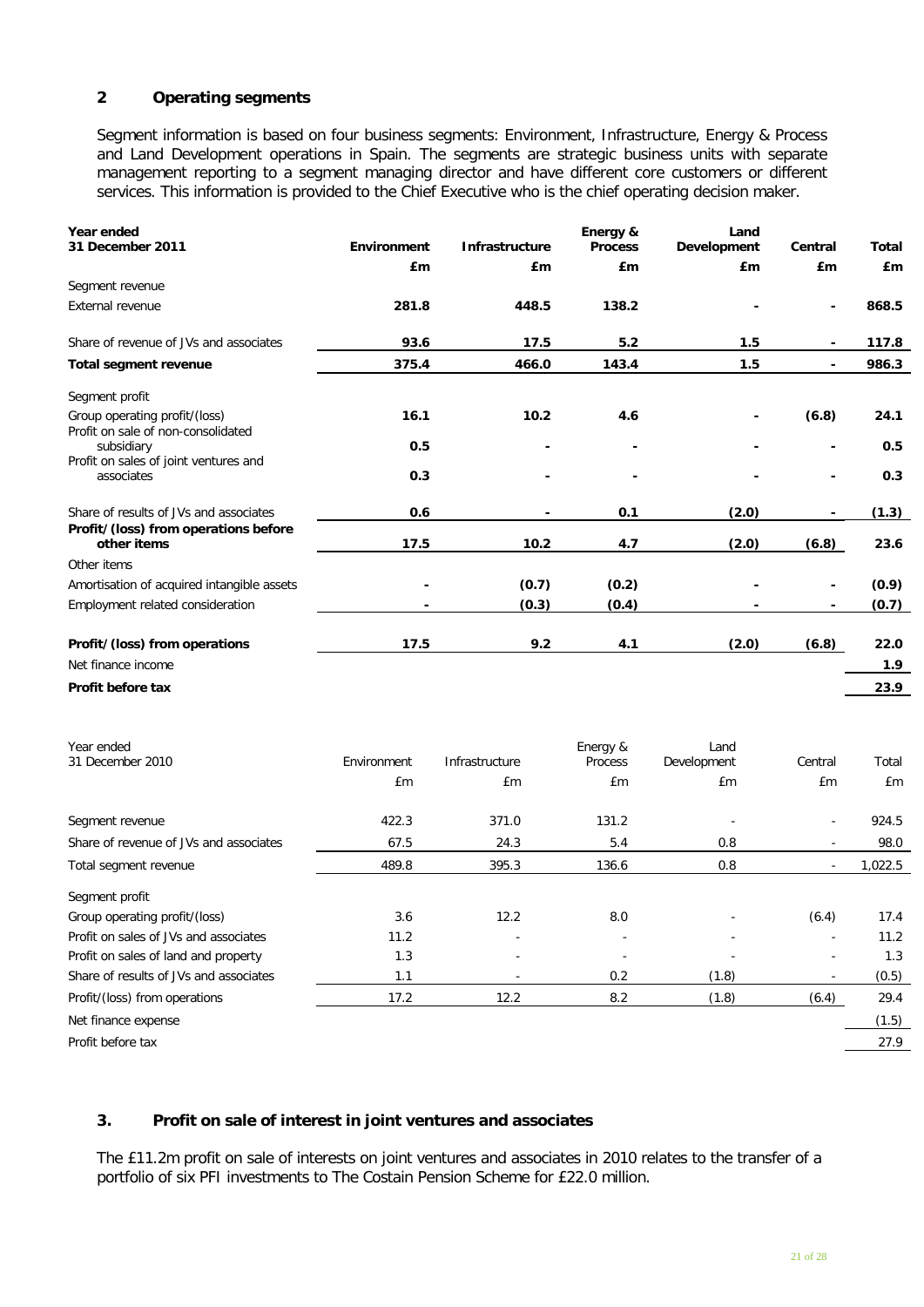# **4 Net finance income/(expense)**

|                                                                                                                                        | 2011            | 2010            |
|----------------------------------------------------------------------------------------------------------------------------------------|-----------------|-----------------|
|                                                                                                                                        | £m              | £m              |
| Interest income from bank deposits                                                                                                     | 0.4             | 0.4             |
| Interest income on loans to related parties                                                                                            | 1.4             | 0.6             |
| Expected return on defined benefit pension scheme assets                                                                               | 32.3            | 29.7            |
| Finance income                                                                                                                         | 34.1            | 30.7            |
| Interest payable on bank overdrafts and other similar charges<br>Interest cost on the present value of the defined benefit obligations | (1.7)<br>(30.5) | (0.9)<br>(31.3) |
| Finance expense                                                                                                                        | (32.2)          | (32.2)          |
| Net finance income/(expense)                                                                                                           | 1.9             | (1.5)           |

Interest income on loans to related parties relates to shareholder loan interest receivable from investments in equity accounted joint ventures and associates.

#### **5 Income tax**

| ווועטוווט נמג                                                             | 2011<br>£m | 2010<br>£m |
|---------------------------------------------------------------------------|------------|------------|
| On profit for the year:                                                   |            |            |
| United Kingdom corporation tax at 26.5% (2010: 28.0%) -                   |            |            |
| adjustments in respect of prior years                                     | 0.1        | 0.2        |
| Current tax credit for the year                                           | 0.1        | 0.2        |
| Deferred tax charge for the current year                                  | (5.9)      | (5.0)      |
| Adjustments in respect of prior years                                     | 0.6        |            |
| Deferred tax charge for the year                                          | (5.3)      | (5.0)      |
| Income tax expense in the consolidated income statement                   | (5.2)      | (4.8)      |
| <b>Effective rate of tax</b>                                              | 21.8%      | 17.2%      |
|                                                                           | 2011       | 2010       |
|                                                                           | £m         | £m         |
| <b>Tax reconciliation:</b>                                                |            |            |
| Profit before tax                                                         | 23.9       | 27.9       |
| Income tax at 26.5% (2010: 28.0%)                                         | (6.3)      | (7.8)      |
| Share of results of joint ventures and associates at 26.5% (2010: 28.0%)  | (0.3)      | (0.1)      |
| Disallowed provisions and expenses                                        | (0.3)      | (0.9)      |
| Non-taxable gains and profits relieved by capital losses                  | 0.3        | 3.5        |
| Utilisation of previously unrecognised temporary differences              | 0.3        | 0.8        |
| Rate adjustments relating to deferred tax and overseas profits and losses | 0.4        | (0.5)      |
| Adjustments in respect of prior years                                     | 0.7        | 0.2        |
| Income tax expense in the consolidated income statement                   | (5.2)      | (4.8)      |

The income tax above does not include any amounts for equity accounted joint ventures and associates, whose results are disclosed in the consolidated income statement net of tax.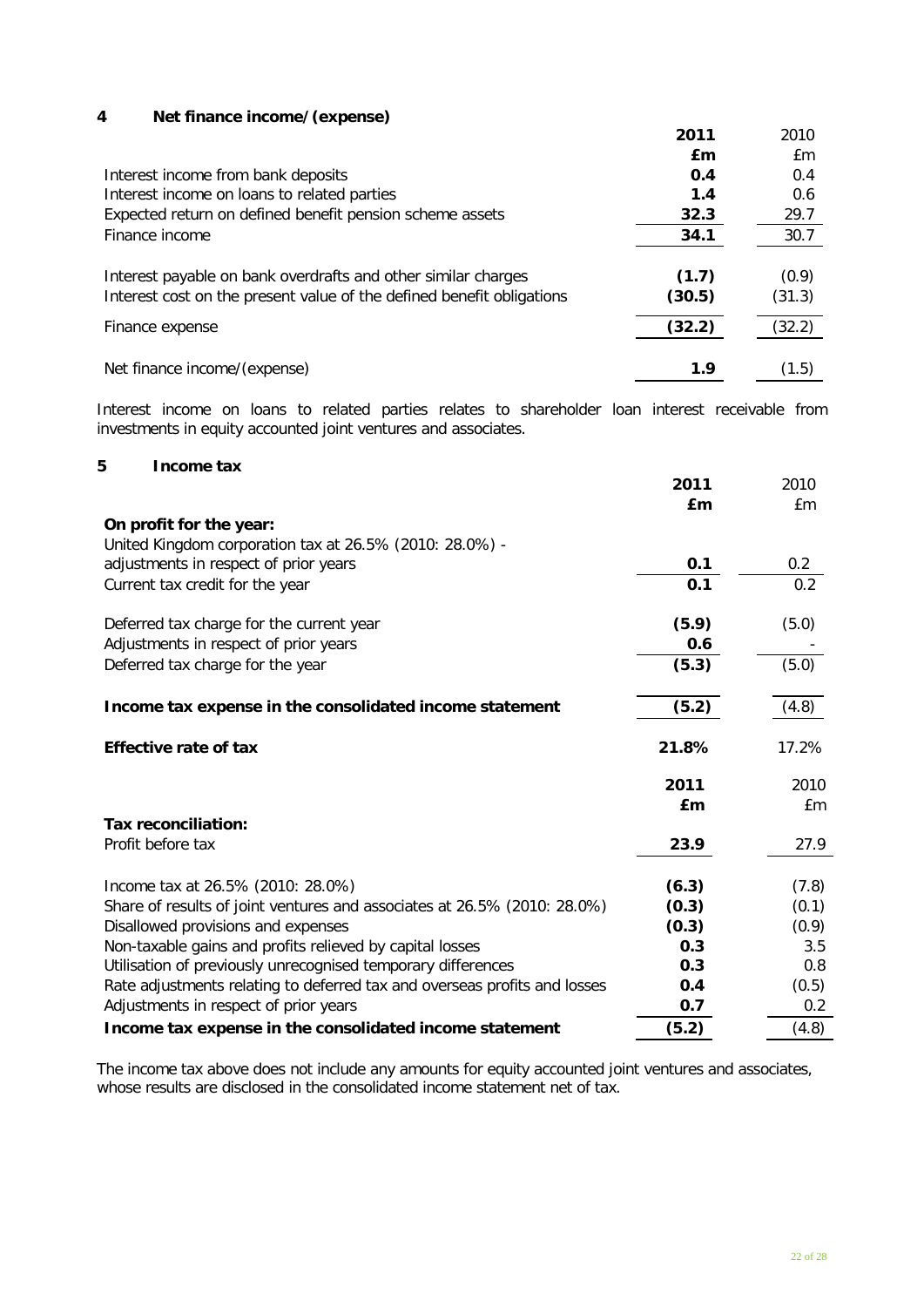# **6 Earnings per share**

The calculation of earnings per share is based on profit of £18.7 million (2010: £23.1 million) and the number of shares set out below: **2011**

| nambor or shares sot out bolow.<br>Weighted average number of ordinary shares in issue for basic earnings per |                                | 2011<br>(millions) | 2010<br>(millions) |
|---------------------------------------------------------------------------------------------------------------|--------------------------------|--------------------|--------------------|
| share calculation                                                                                             |                                | 64.1               | 63.5               |
| Dilutive potential ordinary shares arising from employee share schemes                                        | 2.2                            | 1.7                |                    |
| Weighted average number of ordinary shares in issue for diluted earnings per                                  |                                |                    |                    |
| share calculation                                                                                             |                                | 66.3               | 65.2               |
| 7<br>Dividends per share                                                                                      | Dividend<br>per share<br>pence | 2011<br>£m         | 2010<br>£m         |
| Final dividend for the year ended 31 December 2009                                                            | 5.5                            |                    | 3.6                |
| Interim dividend for the year ended 31 December 2010                                                          | 3.0                            |                    | 1.9                |
| Final dividend for the year ended 31 December 2010                                                            | 6.25                           | 3.9                |                    |
| Interim dividend for the year ended 31 December 2011                                                          | 3.25                           | 2.2                |                    |
| Amounts recognised as distributions to equity holders in the<br>year                                          |                                | 6.1                | 5.5                |
| Dividends settled in shares                                                                                   |                                | 0.3                | 0.1                |
| Dividends settled in cash                                                                                     |                                | 5.8                | 5.4                |

A final dividend in respect of the year ended 31 December 2011 of 6.75p per share, amounting to a dividend of £4.4 million, is to be proposed at the Annual General Meeting. If approved, the dividend is expected to be paid on 25 May 2012 to shareholders registered at the close of business on 20 April 2012; a scrip dividend alternative will be offered. These financial statements do not reflect the final dividend payable.

## **8 Intangible assets**

|                                                 | Goodwill<br>£m | Customer<br>relationships<br>£m | Other<br>acquired<br>intangibles<br>£m | Software &<br>development<br>£m | <b>Total</b><br>£m |
|-------------------------------------------------|----------------|---------------------------------|----------------------------------------|---------------------------------|--------------------|
| Cost                                            |                |                                 |                                        |                                 |                    |
| At 1 January 2010                               | $\blacksquare$ |                                 |                                        | 5.0                             | 5.0                |
| <b>Additions</b>                                |                |                                 |                                        |                                 |                    |
| At 31 December 2010                             | ۰              |                                 |                                        | 5.0                             | 5.0                |
| At 1 January 2011<br>Additions through business |                |                                 |                                        | 5.0                             | 5.0                |
| combinations                                    | 15.2           | 4.1                             | 1.7                                    |                                 | 21.0               |
| Other additions                                 |                |                                 |                                        | 0.1                             | 0.1                |
| At 31 December 2011                             | 15.2           | 4.1                             | 1.7                                    | 5.1                             | 26.1               |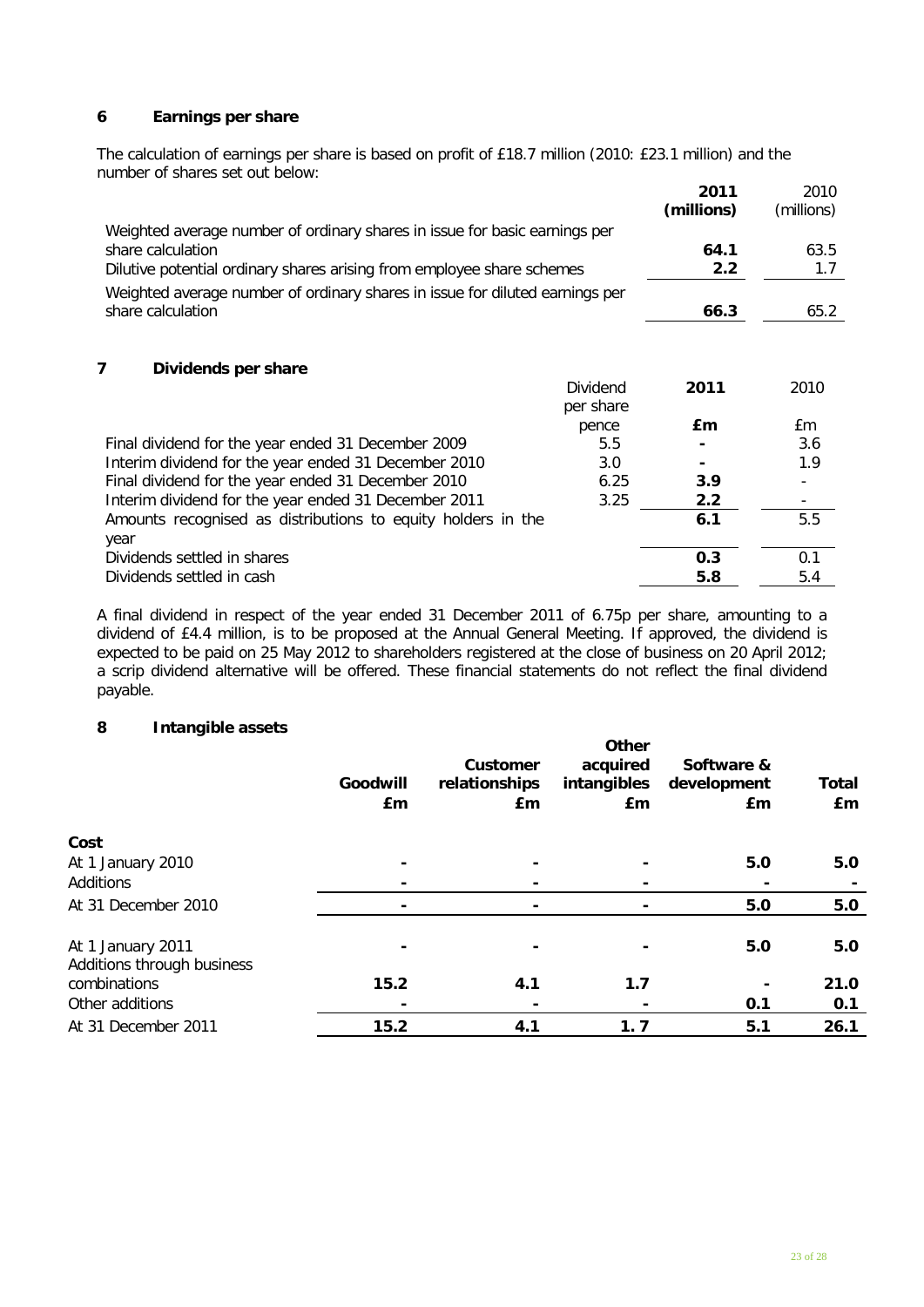# **Amortisation**

| At 1 January 2010<br>Provided in year |      |     |     |     | 4.0<br>0.9 | 4.0<br>0.9 |
|---------------------------------------|------|-----|-----|-----|------------|------------|
| At 31 December 2010                   |      |     |     | 4.9 |            | 4.9        |
| At 1 January 2011                     |      |     |     | 4.9 |            | 4.9        |
| Provided in year                      |      | 0.7 | 0.2 |     |            | 0.9        |
| At 31 December 2011                   |      | 0.7 | 0.2 | 4.9 |            | 5.8        |
| Net book value                        |      |     |     |     |            |            |
| At 31 December 2011                   | 15.2 | 3.4 | 1.5 | 0.2 |            | 20.3       |
| At 31 December 2010                   |      |     |     | 0.1 |            | 0.1        |
| At 31 December 2009                   |      |     |     | 1.0 |            | 1.0        |

# **9 Investments**

The analysis of the Group's share of joint ventures and associates is set out below:

| Revenue                                         | Alcaidesa<br><b>Holding SA</b><br>£m<br>1.5 | Other joint<br>ventures<br>£m<br>80.4 | <b>Associates</b><br><b>£m</b><br>35.9 | Total<br>£m<br>117.8 | Alcaidesa<br>Holding SA<br>£m<br>0.8 | Other joint<br>ventures<br>£m<br>81.1 | Associates<br>£m<br>16.1 | Total<br>£m<br>98.0 |
|-------------------------------------------------|---------------------------------------------|---------------------------------------|----------------------------------------|----------------------|--------------------------------------|---------------------------------------|--------------------------|---------------------|
| (Loss)/profit before tax                        | (2.0)                                       | 0.2                                   | 0.8                                    | (1.0)                | (2.5)                                | 0.5                                   | 1.4                      | (0.6)               |
| Income tax                                      |                                             | $\overline{\phantom{a}}$              | (0.3)                                  | (0.3)                | 0.7                                  | (0.1)                                 | (0.5)                    | 0.1                 |
| (Loss)/profit for the year                      | (2.0)                                       | 0.2                                   | 0.5                                    | (1.3)                | (1.8)                                | 0.4                                   | 0.9                      | (0.5)               |
| Non-current assets                              | 20.9                                        | ٠                                     | 1.0                                    | 21.9                 | 23.6                                 |                                       | 54.5                     | 78.1                |
| Current assets                                  | 31.2                                        | 30.3                                  | 113.6                                  | 175.1                | 32.7                                 | 21.4                                  | 18.9                     | 73.0                |
| <b>Current liabilities</b>                      | (5.3)                                       | (30.2)                                | (11.3)                                 | (46.8)               | (15.5)                               | (20.7)                                | (6.9)                    | (43.1)              |
| Non-current liabilities                         | (25.5)                                      | $\blacksquare$                        | (101.9)                                | (127.4)              | (17.0)                               |                                       | (65.0)                   | (82.0)              |
| Investments in joint<br>ventures and associates | 21.3                                        | 0.1                                   | 1.4                                    | 22.8                 | 23.8                                 | 0.7                                   | 1.5                      | 26.0                |

**2011** 2010

# **10 Cash and cash equivalents**

Cash and cash equivalents are analysed below, and include the Group's share of cash held by jointly controlled operations of £33.6 million (2010: £33.8 million).

|                                                                  | 2011  | 2010  |
|------------------------------------------------------------------|-------|-------|
|                                                                  | £m    | £m    |
| Cash and cash equivalents                                        | 141.7 | 146.0 |
| Bank overdrafts                                                  | (1.6) | (1.7) |
| Cash, cash equivalents and overdrafts in the cash flow statement | 140.1 | 144.3 |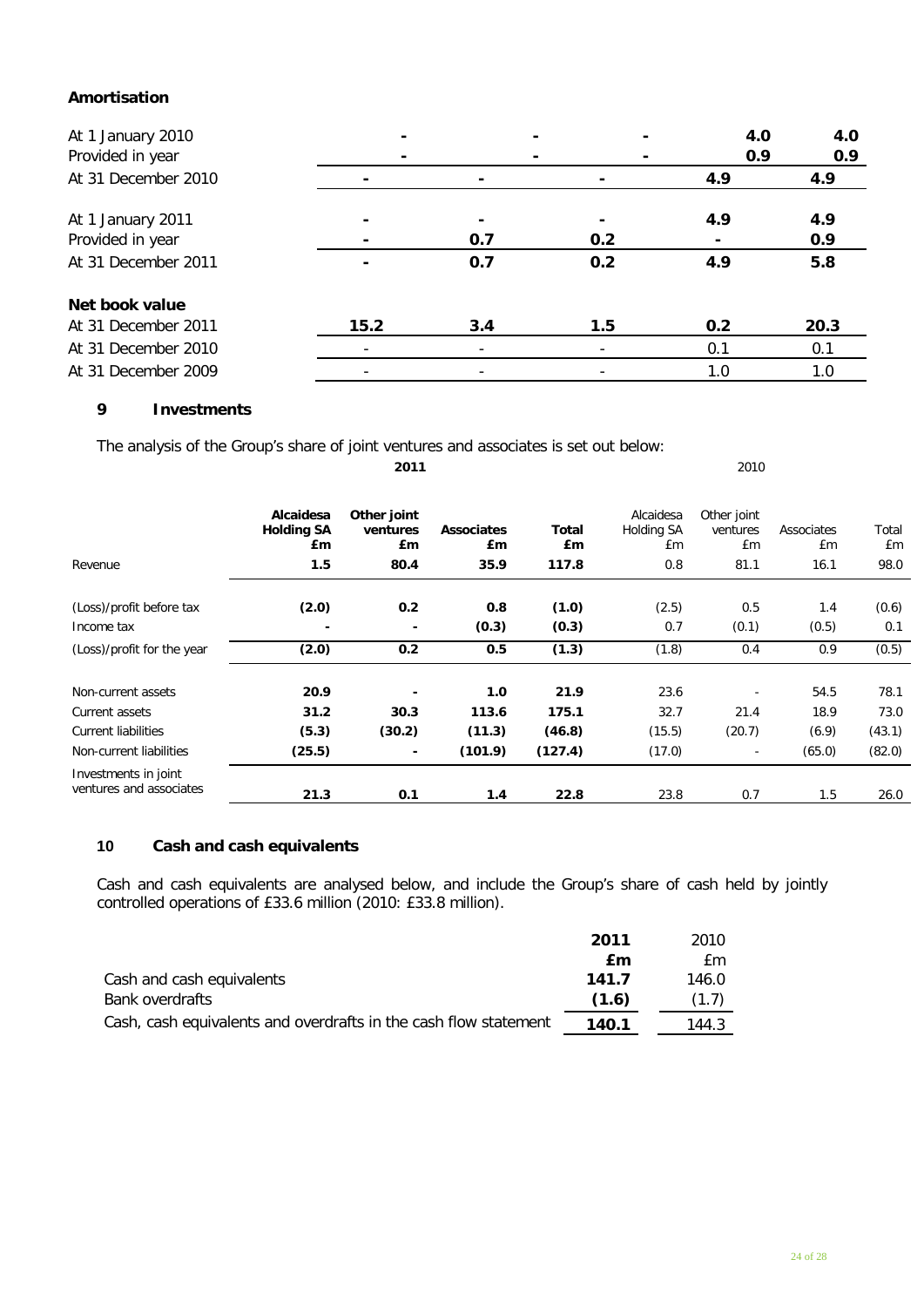# **11 Pensions**

The Group operates a defined benefit pension scheme in the United Kingdom and a number of defined contribution type pension plans in the United Kingdom and overseas. Contributions are paid by subsidiary undertakings and employees. The total pension charge for the Group in the Consolidated income statement was £3.5 million (2010: £8.1 million).

#### **Defined benefit scheme**

The defined benefit scheme was closed to new members on 1 June 2005 and from 1 April 2006, future benefits were calculated on a Career Average Revalued Earnings basis. The scheme was closed to future accrual of benefits to members on 30 September 2009. A full actuarial valuation of the scheme was carried out at 31 March 2010 and was updated to 31 December 2011 by a qualified independent actuary.

|                                                                             | 2011             | 2010             | 2009             |
|-----------------------------------------------------------------------------|------------------|------------------|------------------|
|                                                                             | £m               | £m               | £m               |
|                                                                             |                  |                  |                  |
| Present value of defined benefit obligations<br>Fair value of scheme assets | (600.8)<br>547.9 | (576.7)<br>537.1 | (560.5)<br>455.8 |
| Recognised liability for defined benefit obligations                        | (52.9)           | (39.6)           | (104.7)          |
|                                                                             |                  |                  |                  |
| Movements in present value of defined benefit obligations:                  |                  |                  |                  |
|                                                                             |                  | 2011             | 2010             |
|                                                                             |                  | £m               | £m               |
|                                                                             |                  | 576.7            | 560.5            |
| At 1 January<br>Past service cost                                           |                  |                  | 1.2              |
| Interest cost                                                               |                  | 30.5             | 31.3             |
| <b>Actuarial losses</b>                                                     |                  | 18.2             | 8.5              |
| Benefits paid                                                               |                  | (24.6)           | (24.8)           |
| At 31 December                                                              |                  | 600.8            | 576.7            |
|                                                                             |                  |                  |                  |
| Movements in fair value of scheme assets:                                   |                  |                  |                  |
|                                                                             |                  | 2011             | 2010             |
|                                                                             |                  | £m               | £m               |
| At 1 January                                                                |                  | 537.1            | 455.8            |
| Expected return on scheme assets                                            |                  | 32.3             | 29.7             |
| Actuarial (losses)/gains                                                    |                  | (3.9)            | 33.1             |
| Contributions by employer                                                   |                  | 7.0              | 43.3             |
| Benefits paid                                                               |                  | (24.6)           | (24.8)           |
| At 31 December                                                              |                  | 547.9            | 537.1            |
|                                                                             |                  |                  |                  |
| (Income)/Expense recognised in the income statement:                        |                  |                  | 2010             |
|                                                                             |                  | 2011<br>£m       | £m               |
| Past service cost                                                           |                  |                  | 1.2              |
| Interest cost on defined benefit obligations                                |                  | 30.5             | 31.3             |
| Expected return on scheme assets                                            |                  | (32.3)           | (29.7)           |
| Total                                                                       |                  | (1.8)            | 2.8              |
|                                                                             |                  |                  |                  |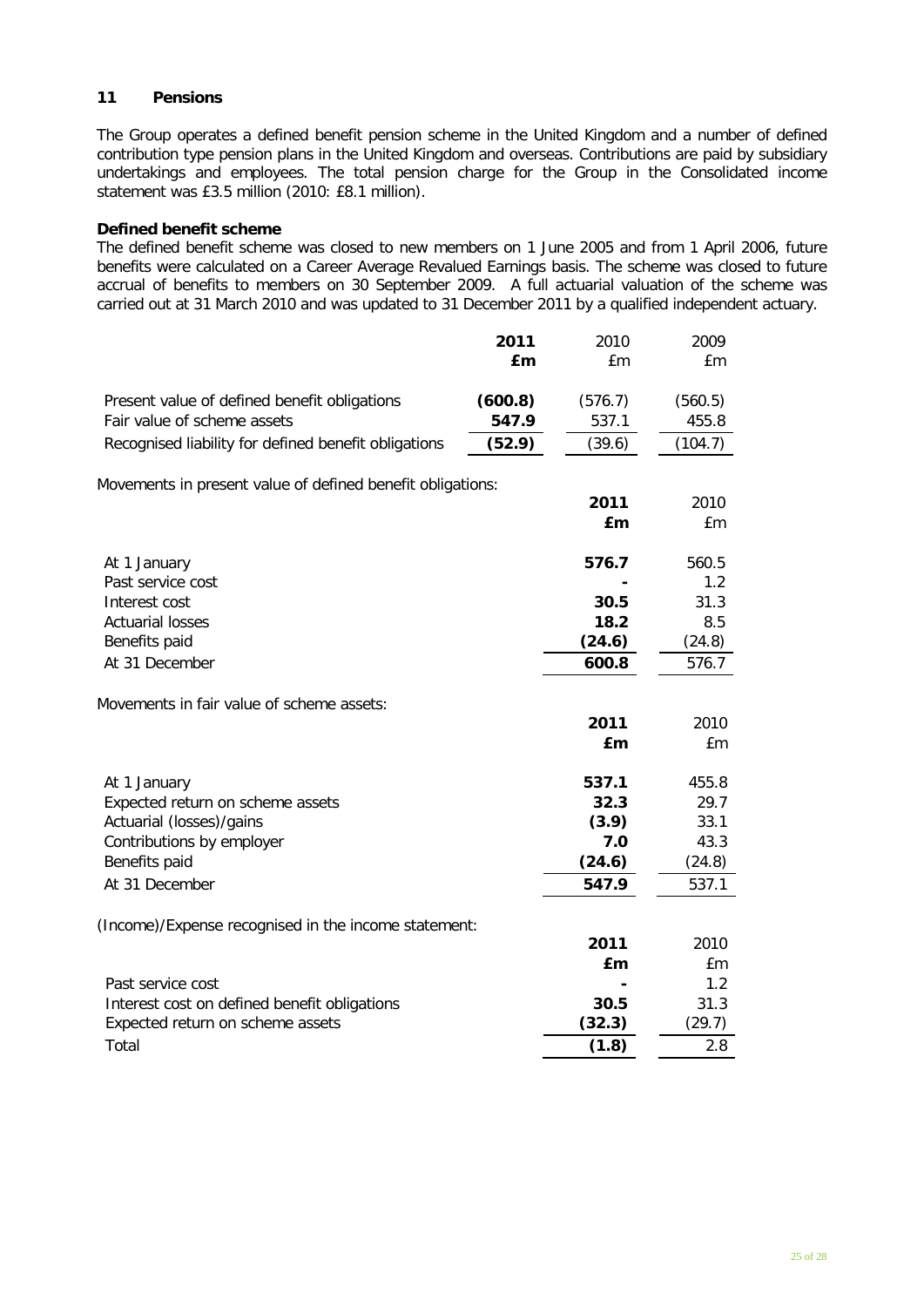#### Fair value of scheme assets

|                                | 2011  | 2010  |
|--------------------------------|-------|-------|
|                                | £m    | £m    |
| Equities                       | 173.9 | 207.9 |
| High yield bonds               | 52.8  | 54.0  |
| Government bonds               | 223.4 | 131.2 |
| Corporate bonds                |       | 53.0  |
| Infrastructure and property    | 43.7  | 36.0  |
| Absolute return funds and cash | 54.1  | 55.0  |
| Total                          | 547.9 | 537.1 |

Principal actuarial assumptions (expressed as weighted averages):

|                                          | 2011 | 2010 |
|------------------------------------------|------|------|
|                                          | ℅    | ℅    |
| Discount rate                            | 4.80 | 5.40 |
| Expected rate of return on scheme assets | 4.95 | 6.11 |
| Future pension increases                 | 2.90 | 3.40 |
| Inflation assumption                     | 3.00 | 3.40 |

The expected rate of return on scheme assets is determined by reference to relevant indices. The overall expected rate of return is calculated by weighting the individual rates in accordance with the anticipated balance in the scheme's investment portfolio.

Weighted average life expectancy from age 65 as per mortality tables used to determine benefits at 31 December 2011 and 31 December 2010 is:

|                   |                 | 2011              |                 | 2010              |
|-------------------|-----------------|-------------------|-----------------|-------------------|
|                   | Male<br>(years) | Female<br>(years) | Male<br>(years) | Female<br>(years) |
| Currently aged 65 | 21.5            | 23.7              | 21.4            | 23.6              |
| Non-retirees      | 24.4            | 25.6              | 24.2            | 25.5              |

The discount rate, inflation and pension increase and mortality assumptions have a significant effect on the amounts reported. Changes in these assumptions would have the following effects on the Group's defined benefit scheme:

|                                                                                                                                                                                    | Pension<br>liability<br>£m | Pension<br>Cost<br>£m |
|------------------------------------------------------------------------------------------------------------------------------------------------------------------------------------|----------------------------|-----------------------|
| Increase discount rate by 0.25%, decreases pension liability and increases<br>pension cost by:<br>Decrease inflation (and pension increases) by 0.25%, decreases pension liability | 28.0                       | 0.1                   |
| and reduces pension cost by:                                                                                                                                                       | 25.1                       | 1.2 <sub>1</sub>      |
| Increase life expectancy by one year, increases pension liability and increases<br>pension cost by:                                                                                | 15.5                       | 0.7                   |

## **Defined contribution plans**

The Group operates a number of defined contribution pension plans. The total expense relating to these plans in the current year was £5.3 million (2010: £5.3 million).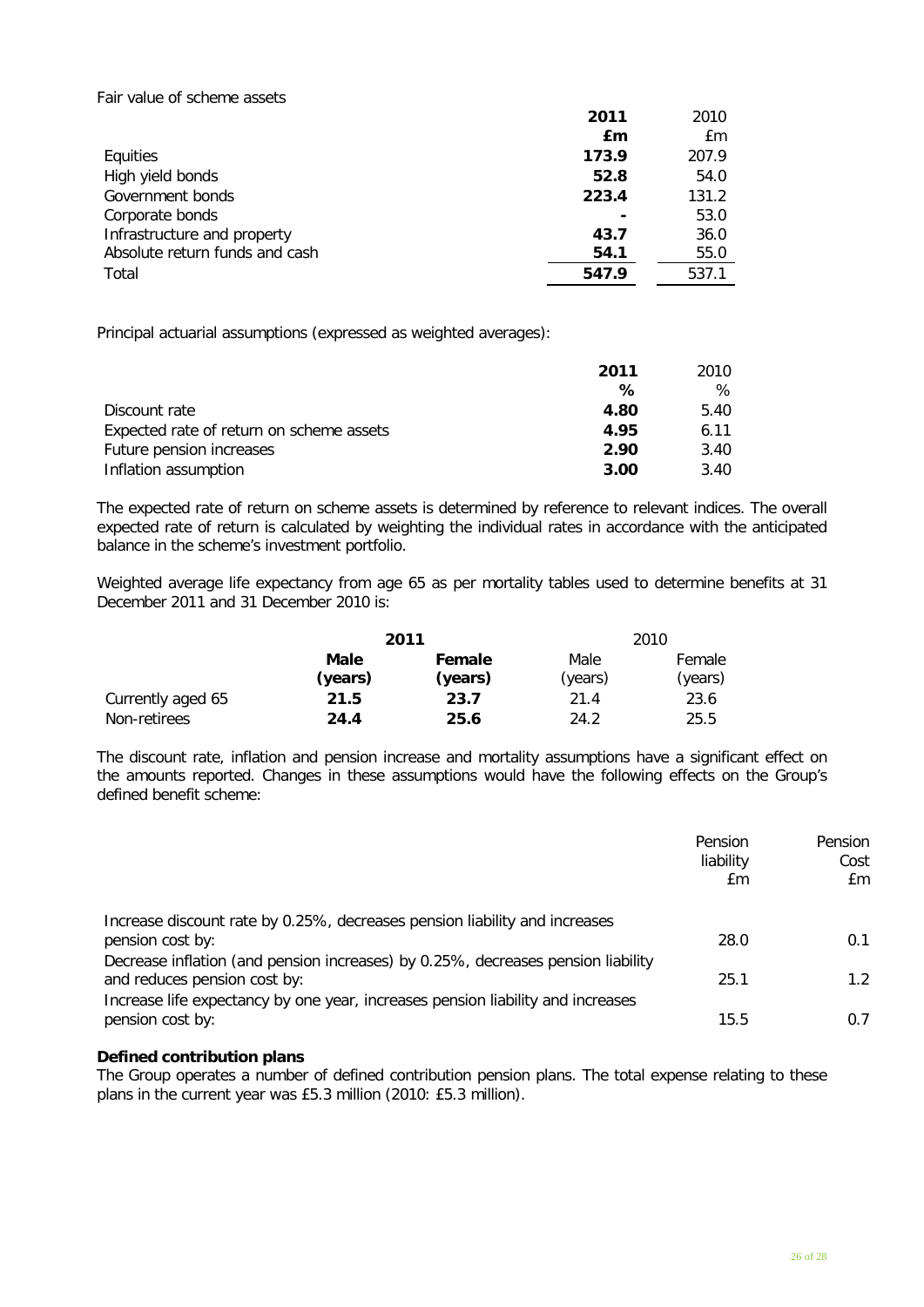## **12 Acquisitions**

On 6 April 2011, the Group purchased 75% of the share capital of ClerkMaxwell Limited ('ClerkMaxwell') and entered in to a call option to acquire the remaining 25% between 26 April and 31 May 2011, which the Group exercised. The business, which is based in the UK provides front-end engineering and support services to the upstream oil and gas sector.

The initial consideration, including the cost of exercising the call option was £3.2 million. Further paymentsbased on an 8 times multiple of EBITDA, may also be payable after the completion of the results for the years to December 2012, 2013 and 2014. The specified percentage payable in respect of the results for the year increases each year.

The total estimated value of these future payments is £6.1 million. Part of the payment estimated at £1.3 million is based only on the financial performance in years 2011, 2012 and 2013. This has been included in the cost of acquisition (see below) and accounted as a financial liability based on a Level 3 valuation method. The balance of the payments, estimated at £4.8 million, are dependent on continued future service and, in accordance with IFRS 3, will be expensed to the income statement (2011 expense £0.4 million). The payments are dependent on the future performance and financial results and the £1.3 million provided as part of the cost of acquisition could range between £0.5 million and £2.1 million.

On 20 August 2011, the Group purchased the entire share capital of Promanex Group Holdings Limited ('Promanex') for a consideration of £14.6 million, including the repayment of loans provided by the principal shareholder. A management retention payment of £1.6 million was agreed, this will be normally payable on the second anniversary following completion and the cost is being charged to the income statement (2011 expense £0.3 million). Promanex provides a range of services across the UK and Ireland in management, operation, maintenance and repair of customers' sites and plant assets; water services; civils and industrial services and mechanical and electrical services.

The Group believes the acquisitions will broaden the Group's capabilities in ongoing care and maintenance and strengthens the Group's presence in key growth target markets, particularly power, nuclear process, hydrocarbons and chemicals and water, where significant investment is needed to meet national needs.

The contributions to revenue and operating profit before amortisation of acquired intangibles and employment related consideration within the Group's results of these acquisitions were ClerkMaxwell: revenue £5.2 million, operating profit £0.4 million and Promanex: revenue £23.5 million, operating profit £0.9 million.

The acquisitions had the following effect on the Group's assets and liabilities:

|                                               | <b>ClerkMaxwell</b> | <b>Promanex</b> | Total  |
|-----------------------------------------------|---------------------|-----------------|--------|
|                                               | £m                  | £m              | £m     |
| Cash                                          | 3.2                 | 14.6            | 17.8   |
| Contingent consideration                      | 1.3                 |                 | 1.3    |
| Consideration                                 | 4.5                 | 14.6            | 19.1   |
|                                               |                     |                 |        |
| Acquired intangible assets - Customer         | 0.2                 | 3.9             | 4.1    |
| relationships                                 |                     |                 |        |
| Acquired intangible assets - Other            | 0.4                 | 1.3             | 1.7    |
| Property, plant and equipment                 | 0.1                 | 0.8             | 0.9    |
| Cash                                          | 0.2                 |                 | 0.2    |
| Other current assets                          | 0.8                 | 12.6            | 13.4   |
| Bank overdraft                                |                     | (3.5)           | (3.5)  |
| Other current liabilities                     | (0.7)               | (10.9)          | (11.6) |
| Deferred tax                                  | (0.2)               | (0.6)           | (0.8)  |
| Non-current liabilities                       | (0.1)               | (0.4)           | (0.5)  |
| Fair value of assets acquired and liabilities |                     |                 |        |
| recognised                                    | 0.7                 | 3.2             | 3.9    |
|                                               |                     |                 |        |
| <b>Goodwill arising on acquisitions</b>       | 3.8                 | 11.4            | 15.2   |